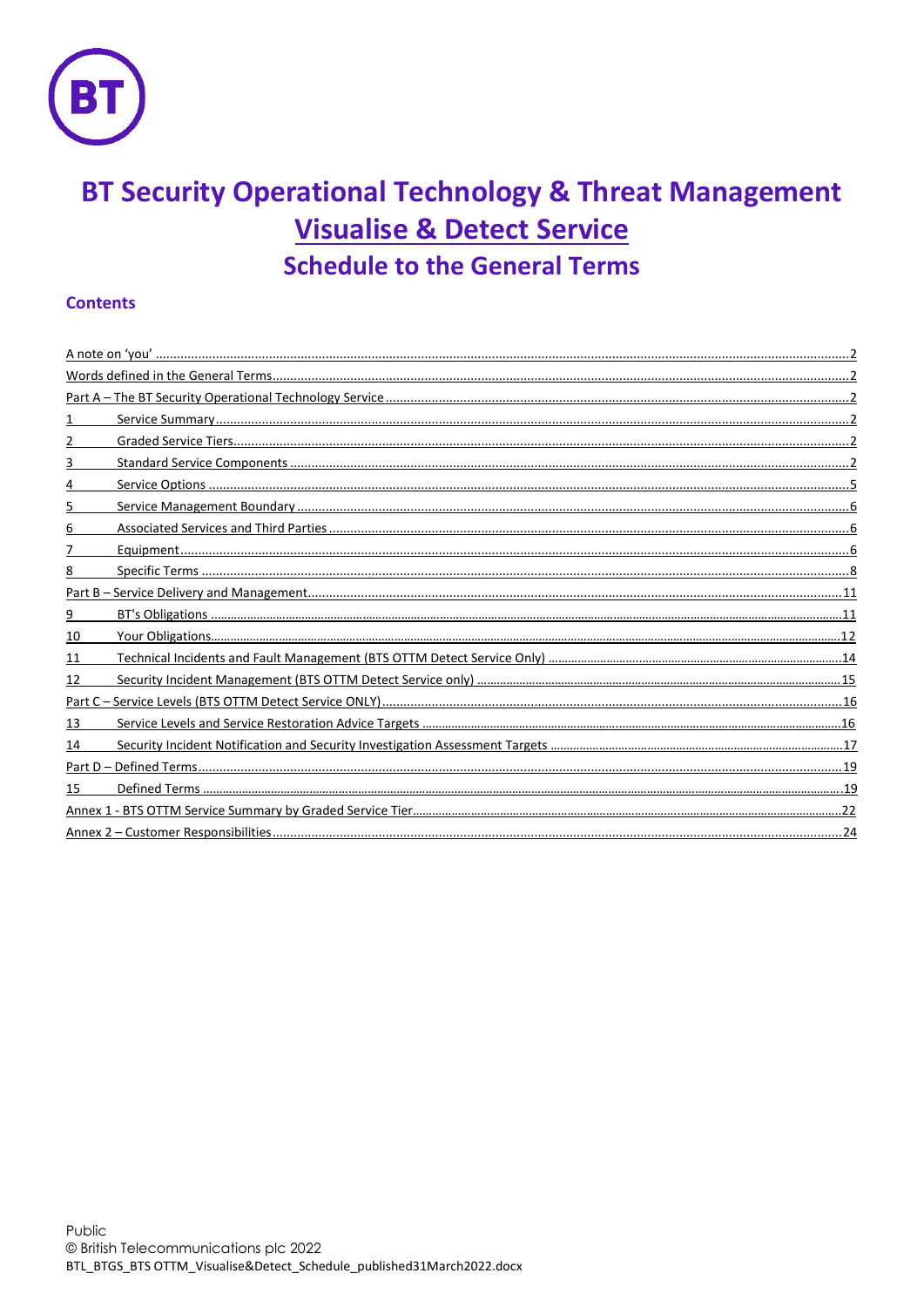

## **A note on 'you'**

'You' and 'your' mean the Customer.

#### **Words defined in the General Terms**

Words that are capitalised but have not been defined in this Schedule have the meanings given to them in the General Terms.

# **Part A – The BT Security Operational Technology Service**

#### **1 Service Summary**

- 1.1 BT will provide you with a vendor-agnostic Operational Technology Threat Management security service that supports and (depending on which Graded Service Tier you choose) manages, asset visibility; vulnerability management and threat detection within your operational environment, comprising:
- 1.2 the Standard Service Components; and
- 1.3 any of the Service Options as set out in any applicable Order,

up to the point of the Service Management Boundary as set out in Paragraph 5 ("**BT Security Operational Technology Threat Management Service**" or "**BTS OTTM Service**").

## **2 Graded Service Tiers**

- 2.1 The BTS OTTM Service is available in two Graded Service Tiers:
	- 2.1.1 Visualise (the "**BTS OTTM Visualise Service**"); and
	- 2.1.2 Detect (the "**BTS OTTM Detect Service**"

A summary of the Service features available for each Graded Service Tier, as set out in Annex 1.

- 2.2 You will choose one of the Graded Service Tiers: Visualise or Detect, to use with your BTS OTTM Service as set out in any applicable Order.
- 2.3 BT will facilitate the setup and delivery of the BTS OTTM Service in accordance with the Graded Service Tier selected by you, as set out in the Order.
- 2.4 Unless the context indicates otherwise, the provisions in respect of Visualise will apply to Detect. If there is a conflict between the provisions of the Graded Service Tiers, the order of priority of the relevant provisions is:
	- (a) Detect; and
	- (b) Visualise.

#### **3 Standard Service Components**

3.1 BT will provide you with the following standard service components ("**Standard Service Components**") in accordance with the Graded Service Tier selected by you as detailed in any applicable Order:

#### **Initial Set Up and Deployment**

#### **3.1.1 OT Platform Resale**

- (i) BT will provide you with the option to purchase an OT security platform, (comprised of an OT Management Console and related OT Appliances) from a range of key OT Suppliers (the "**OT Platform**"). The functionality of the OT Platform varies depending on OT Supplier.
- (ii) BT will, or will procure that your chosen OT Supplier will, install and maintain your OT Platform on your Site(s), as set out in any applicable Order.
- (iii) For the purposes of this Schedule the OT Platform constitutes Purchased Equipment.

#### **3.1.2 OT Supplier Software**

(i) BT will procure and deliver the OT Supplier Software associated with your OT Platform on your behalf, for the licence period set out in the Order, enabling you to use the OT Platform.

#### **3.1.3 OT Threat Intelligence subscription (mandatory)**

- (i) BT will procure and deliver the appropriate OT Threat Intelligence Licence subscription for use with your BTS OTTM Service.
- (ii) OT Threat Intelligence correlates threat intelligence information with broader environmental behaviour to deliver maximum security and operational insight enabling you to detect and respond to emerging threats faster.
- (iii) Purchase of the OT Threat Intelligence Subscription is mandatory.

#### **3.1.4 Project Managed Installation and Deployment**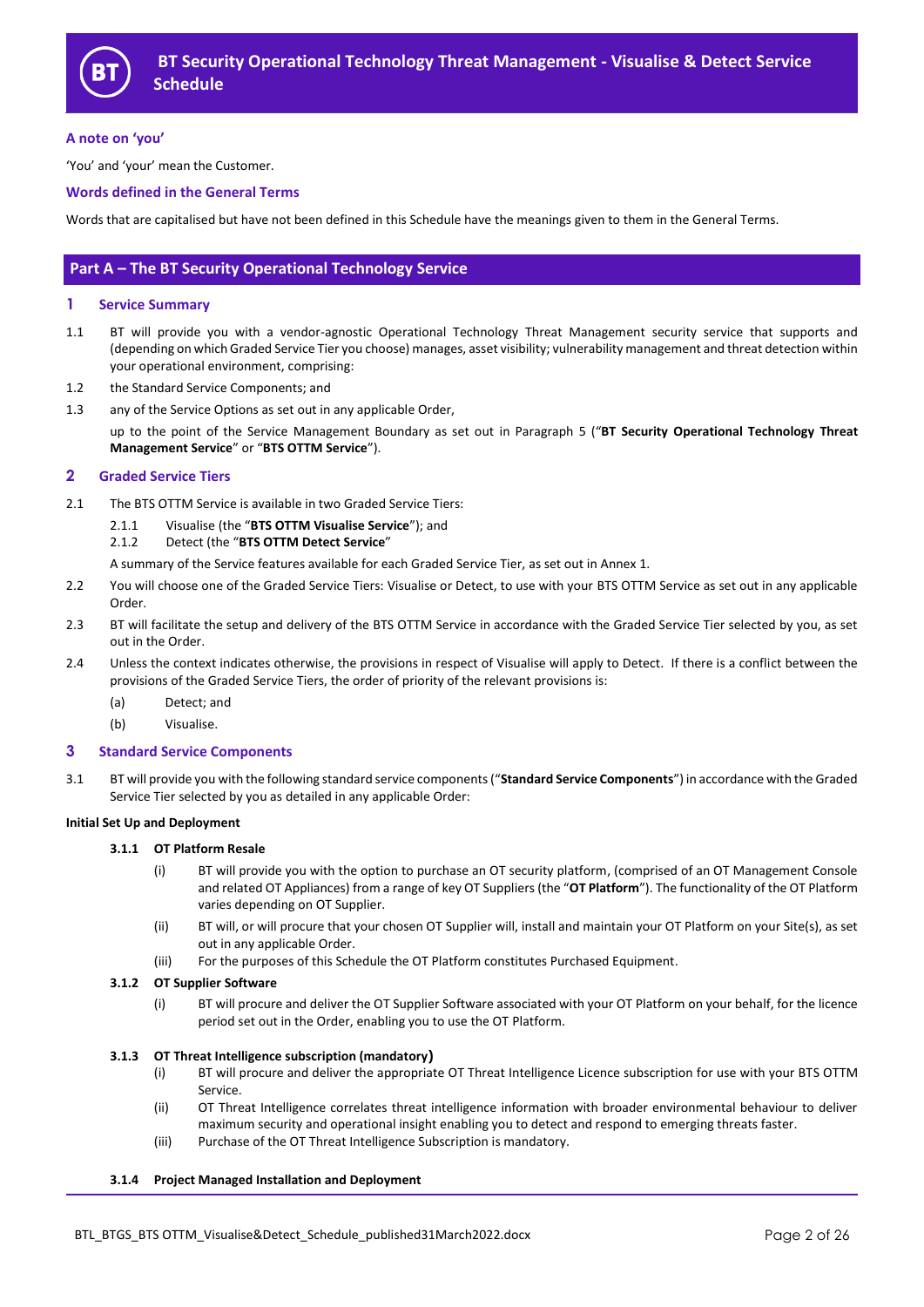

#### BT will:

- (i) appoint a Project Manager to co-ordinate all elements associated with the BTS OTTM Service, liaising with you, installers and OT Suppliers, in accordance with the details as set out in any applicable Order. All project management activity will be administered remotely and the Project Manager will not visit your Site.
- (ii) conduct a Technical Workshop to fully understand your requirements.
- (iii) design an OT sensor network to best meet your cyber security requirements (the "**OT Sensor Network**") and project manage the delivery and deployment of the OT Sensor Network on your IT estate in accordance with any applicable Order.
- (iv) if you have selected the BTS OTTM Detect Service, BT will configure a pair of OT Appliances per single Site to give increased resilience against failure ("**High Availability**").
- (v) Any equipment, other than Purchased Equipment provided by BT as part of your OT Sensor Network will constitute BT Equipment for the purposes of this Schedule.

#### **3.1.5 Initial Configuration of the OT Appliances**

Following design and deployment of the OT Sensor Network, BT will complete the base configuration of the OT Appliances to include:

- (i) deployment of the OT Threat Intelligence feed, and current Common Vulnerabilities and Exposures (CVE), in accordance with your OT Threat Intelligence Licence subscription
- (ii) discovery of the OT connected Devices that are visible to the OT Platform
- (iii) baselining normal behaviour for the assets
- (iv) initiation of learning mode to identify communication paths between the OT assets
- (v) provision of a report on discovered assets, vulnerabilities and communications profiles
- (vi) if you have selected the BTS OTTM Visualise Service, creation of a Customer OT USER account (admin)
- (vii) if you have selected the BTS OTTM Detect Service, creation of a Customer OT USER account (read only).

#### **3.1.6 Training**

BT will arrange for training to be carried out by your chosen OT Supplier for up to ten (10) named Customer Contacts.

#### **3.1.7 Initial OT Platform optimisation and tuning**

Following initial asset discovery and visualisation, BT will

- (i) **for the BTS OTTM Detect Service only**, appoint a Service Optimisation Manager (SOM) to work closely with your nominated OT trained individuals in order to fine tune the platform.
- (ii) **for the BTS OTTM Visualise Service only**, assign a Technical Implementation Manager (TM) to work closely with your nominated OT trained individuals in order to fine tune the platform.
- (iii) tune the OT Platform to provide platform optimisation.
- (iv) configure the pre-defined dashboards and reports associated with the BTS OTTM Service, in accordance with the details as set out in any applicable Order.
- (v) work with you in relation to any Customer acceptance testing and approval.
- (vi) If you have selected the BTS OTTM Visualise Service, provide handover to you, of the OT Platform into Service.
- (vii) if you have selected the BTS OTTM Detect Service, take over and manage your BTS OTTM Service in-life.

#### **Monitoring & Management (BTS OTTM Detect Service Only)**

#### **3.1.8 1st Line Analyst Response**

If you have selected the BTS OTTM Detect Service,

- (i) BT will provide 24x7 level 1 CySOC analysts to respond to alerts, real time dashboard information or threat intelligence.
- (ii) The level 1 analyst will investigate the inputs and initiate the appropriate control action as follows:
	- i. The analyst will triage the alert to verify the threat
	- ii. If the activity is found to be a false positive, the alert will be discarded
	- iii. If the alert requires further investigation, the analyst will create a ticket
	- iv. if the alert is deemed of a high severity, the analyst will call/e-mail you to inform you
	- v. the analyst will undertake further analysis to give an initial view of the threat;
	- vi. You will have the ability to Live-monitor the service via the online console.

#### **3.1.9 2nd Line Analyst Investigation & Verification**

If you have selected the BTS OTTM Detect Service: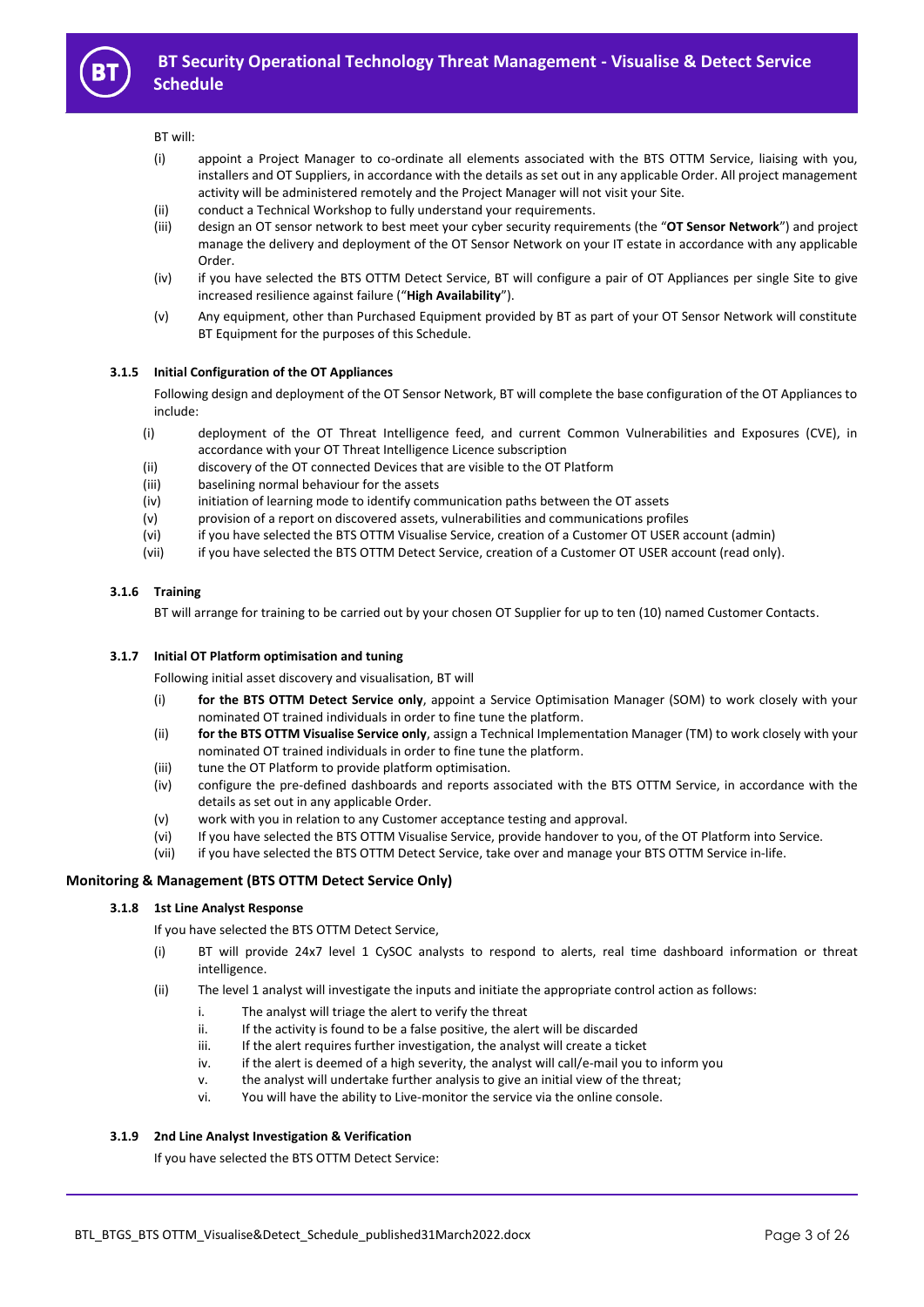

- (i) BT will provide a Level 2 CySOC analyst who will apply known mitigation procedures against the threat and coordinate with your stakeholders in relation to these.
- (ii) The 2nd Line Analyst will provide actionable intelligence to you on proven P1 Security Incidents.

#### **3.10 Security Optimisation Manager (SOM)**

If you have selected the BTS OTTM Detect Service, BT will provide you with a Security Optimisation Manager (SOM) to provide you with cyber support in relation to your BTS OTTM Service.

#### **3.11 Notifications of Changes**

If you have selected the BTS OTTM Detect Service, BT will provide you with notification of changes within your OT environment and visibility of any new Devices which have been added.

#### **3.12 Management of Account User Policies and User Account access control**

If you have selected the BTS OTTM Detect Service, BT will manage your Account User policies and User Account access control on your behalf.

#### **3.13 Detection and Notification of Anomalous Asset Behaviours**

If you have selected the BTS OTTM Detect Service, BT will notify you of any Security Incidents in accordance with the Security Incident Notification Process set out at Paragraph 12 below.

#### **3.14 Visibility of the OT assets and new devices on your network**

If you have selected the BTS OTTM Detect Service, BT will provide you with read only visibility of the OT assets and any new Devices on your network.

#### **Continuous Improvement (BTS OTTM Detect Service Only)**

## **3.15 Monthly OT Summary Report**

- If you have selected the BTS OTTM Detect Service:
- (i) BT will provide you with a monthly BTS OTTM Service Summary Report, focussing on the performance of the BTS OTTM Service against any applicable KPIs and SLAs.
- (ii) Reports on the BTS OTTM Service Summary review will be made available to you first by email and then subsequently on the Security Hub via the SOM.

#### **3.16 Quarterly Security Solution Review**

If you have selected the BTS OTTM Detect Service:

- (i) the SOM will carry out a quarterly review of your OT Security Configuration to further tune and amend the rules applied to the business environment in order to optimise the Service.
- (ii) You will take appropriate action to address issues as recommended by the SOM in respect of the BTS OTTM Service including implementing security improvements as agreed with the SOM or as advised by the SOM as your responsibility.

## **3.17 Ongoing End of Life Review**

If you have selected the BTS OTTM Detect Service:

- (i) BT will provide you with an end-of-life review on an ongoing basis.
- (ii) The SOM will provide you with a report summarising any forthcoming service replacements or upgrades that may be required to any equipment, applications and/or software that that will go end of life within the following six months.
- (iii) The report will include notifications of equipment, applications and/or software, advised to you previously, that are past end of life and that require immediate action by you.

#### **3.18 OT Supplier software release management**

OT Suppliers release new software versions, on a variable basis, typically between 2 – 4 times per annum. If you have selected the BTS OTTM Detect Service:

- (i) BT will provide software updates and upgrades, patch fixes, provided that you have a valid OT Supplier support contract, and your usage is consistent with any terms and conditions of use provided by the OT Supplier.
- (iii) BT will test and validate the latest OT Supplier software releases within its OT reference environment prior to contacting you to raise a change request to deploy the validated software.
- (iv) BT will support the latest major or minor software releases (N, N-1, and N-2) in accordance with any applicable support terms and conditions provided by the OT Supplier.

#### **3.19 Vulnerability Management and Patching of BT Managed OT Appliances**

If you have selected the BTS OTTM Detect Service:

(i) BT will identify and apply a secure coordinated process for implementing patches to reduce risk of known vulnerabilities on your BT managed OT Appliances.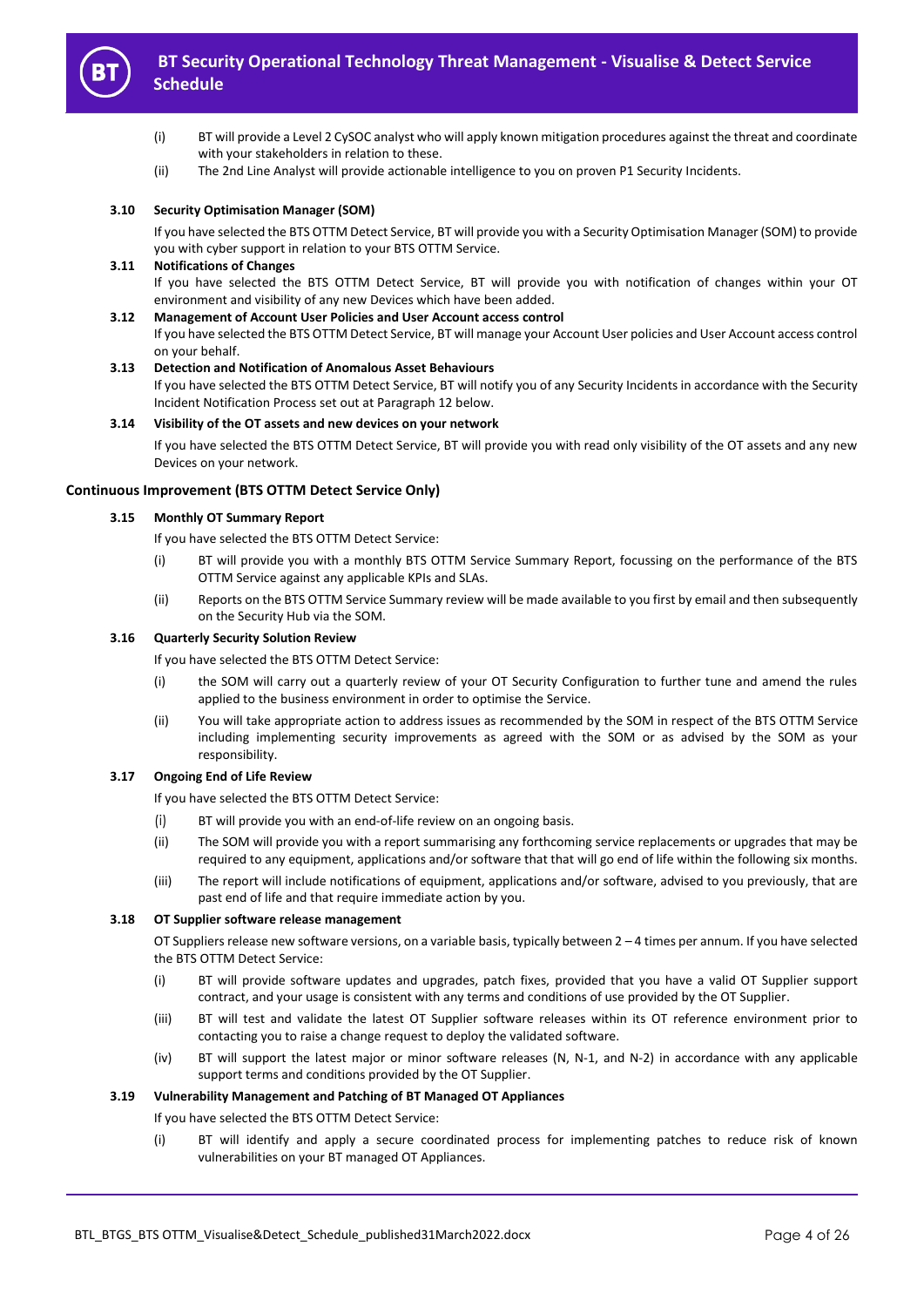

(ii) BT will rank all Patch updates as priority ranking in accordance with the CVSS and aims to have the Patches ready for implementation as follows:

| <b>CVSS Score</b><br>Target notification to the customer that the Patch is<br>available from vendor, BT has tested the Patch and the<br><b>Patch is ready for implementation</b> |                                                        |
|----------------------------------------------------------------------------------------------------------------------------------------------------------------------------------|--------------------------------------------------------|
| 0                                                                                                                                                                                | <b>Discretionary</b>                                   |
| $1 - 3$                                                                                                                                                                          | Discretionary during next Patch cycle $(3 - 6$ months) |
| $4 - 6$                                                                                                                                                                          | 28 days                                                |
|                                                                                                                                                                                  | 14 days                                                |

- (iii) Vulnerability Management and Patching of OT Appliances will only be available while the OT Appliance is software version supported by the OT Supplier.
- (iv) All communications in respect of Vulnerability and Patching of OT Appliances will be through BT SOM and will follow the OT Platform Change Management Process set out at Paragraph 3.20 below.

#### **3.20 OT Platform Change Management Process**

If you have selected the BTS OTTM Detect Service:

- (i) BT will provide you with a Change Management Service, to respond to your changing business requirements, while maximising value and reducing disruption to your BTS OTTM Service.
- (ii) The SOM will issue you with a Customer Handbook, when your BTS OTTM Service goes live setting out the change catalogue and how you can submit these changes.
- (iii) BT will implement changes to the OT Platform in response to your requests, subject to the following process:
	- i. your authorised Customer Contact will submit requests to change the OT Platform via the BT Web Portal providing sufficient detail and clear instructions as to any changes required;
	- ii. BT will check each request for its complexity and assess whether the change should be completed via the OT Platform Change Management Process or whether it requires to proceed in accordance with Clause 31 (Service Amendment) of the General Terms (see iii. Below);
	- iii. Only changes to policy configuration changes can be made via this method. Changes that require additional hardware, licences or contractual changes to billing (including changes to ongoing Recurring Charges) should be progressed via contract change control, in accordance with Clause 31 (Service Amendment) of the General Terms.
- (iv) BT may provide you with Professional Services at an additional Charge, at your request, to assist you in writing your change request. You will not raise Complex Change Requests more frequently than 2 per month per BTS OTTM Service.
- (v) BT will apply the following "reasonable use" restrictions ("**Reasonable Use Policy**") for changes to the OT Platform:
	- i. you will not raise Standard Service Requests more frequently than 10 per month per BTS OTTM Service;
	- ii. you will not raise Emergency Change requests more frequently than 2 per month per BTS OTTM Service
- (vi) where BT's measurements show that change requests are being raised more frequently than as set out in Paragraph 3.20(v) BT may, either:
	- i. aggregate your requests over a period of time, so that they may be implemented more efficiently. In this event there may be some implementation delays; or
	- ii. review your requirements and agree with you an appropriate alternative implementation process and any associated charges.
- (vii) BT will use reasonable endeavours to implement an Emergency Change as quickly as is reasonably practicable. BT may charge you the cost of implementing an Emergency Change.
- (viii) BT may implement an Emergency Change without your approval.
- (ix) You are deemed to have approved all changes to the OT Platform that you submit to BT.
- (x) You are responsible for the impact of BT implementing the changes and BT is not liable for any consequences arising from the impact of the implementation of the changes.

## **4 Service Options**

4.1 BT will provide you with any of the following options ("**Service Options**") as set out in any applicable Order and in accordance with the details as set out in that Order:

#### **4.1.1 Costed option Spare OT Sensor**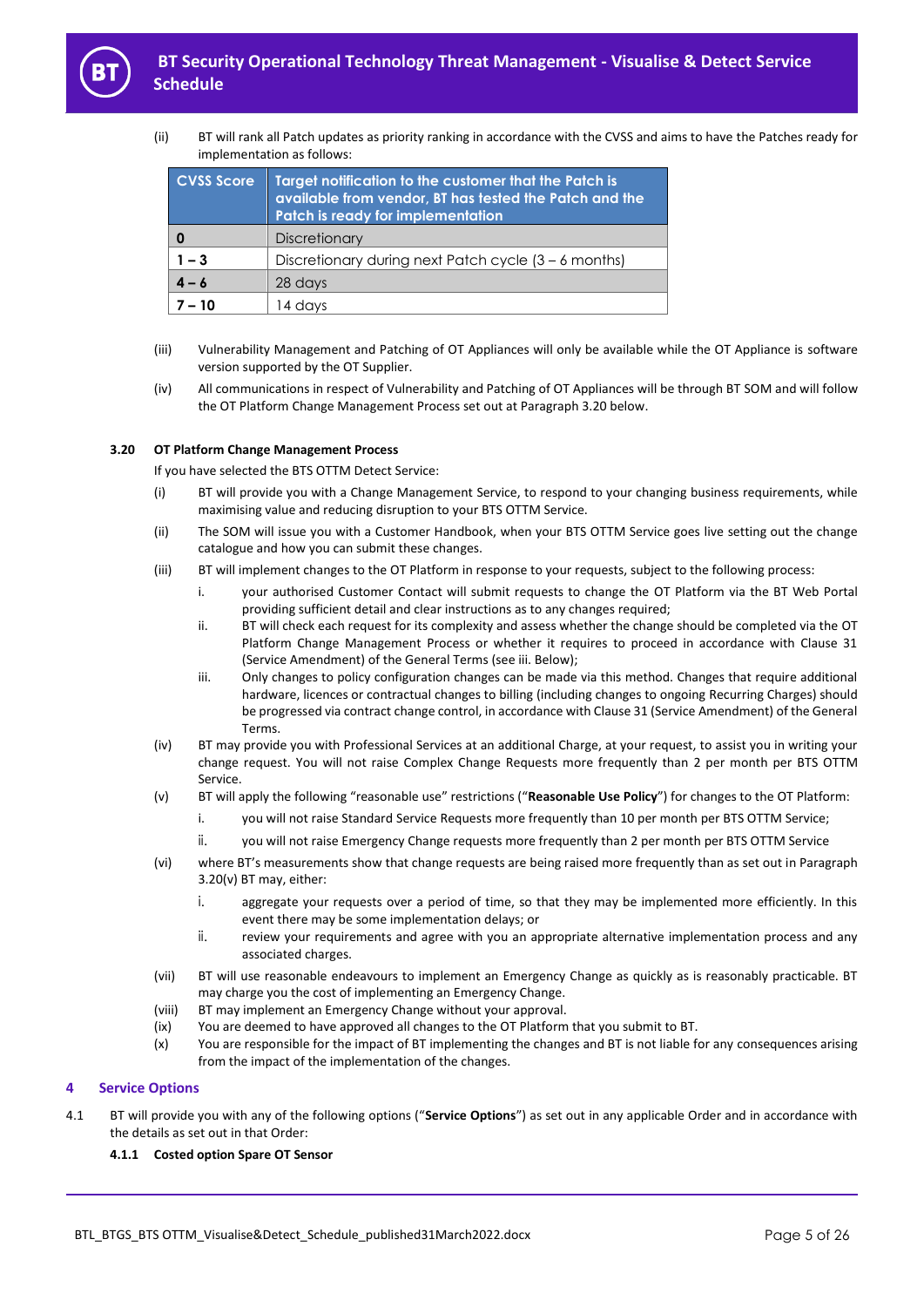

- (i) If you have selected the BTS OTTM Detect Service, BT recommends that you purchase a spare OT Sensor(s) to sit on site. In the event of an active OT Sensor failure.
- (ii) If selected by you, BT will send a field technician to site to install the spare OT Sensor in order to mitigate the risk of delay in fail-over. The spare OT Sensor will be powered on but not be monitoring your OT environment.
- 4.2 Service Options may not be available in all countries.

## **5 Service Management Boundary**

- <span id="page-5-1"></span>5.1 BT will provide and manage the BTS OTTM Service in accordance with Parts B and C of this Schedule and as set out in any applicable Order. ("**Service Management Boundary**").
- 5.2 BT will manage incidents that explicitly relate to the service being provided by BT.
- 5.3 BT will have no responsibility for the BTS OTTM Service outside the Service Management Boundary, including Customer provided infrastructure and end client devices other than when contracted to the service provided.
- 5.4 Where BT deploys shared infrastructure as part of the service, BT will manage incidents affecting that infrastructure.
- 5.5 BT does not make any representations, whether express or implied, about whether the BTS OTTM Service will operate in combination with any Customer Equipment or other equipment and software.

#### **6 Associated Services and Third Parties**

- <span id="page-5-0"></span>6.1 You will have the following services in place that will connect to the BTS OTTM Service and are necessary for the BTS OTTM Service to function and will ensure that these services meet the minimum technical requirements that BT specifies:
	- (i) Remote access connectivity (IMPS )

#### (an "**Enabling Service**")

6.2 If BT provides you with any services other than the BTS OTTM Service (including, but not limited to any Enabling Service) this Schedule will not apply to those services and those services will be governed by their separate terms.

#### **7 Equipment**

#### **7.1 Use of BT Equipment and Purchased Equipment**

In relation to BT Equipment, and until title in any Purchased Equipment transfers to you in accordance with Paragraph 7.3.[20,](#page-6-0) you will:

- 7.1.1 keep the BT Equipment and Purchased Equipment safe and without risk to health;
- 7.1.2 only use the BT Equipment and Purchased Equipment, or allow it to be used, in accordance with any instructions or authorisation BT may give and for the purpose for which it is designed;
- 7.1.3 not move the BT Equipment or Purchased Equipment or any part of it from the Site(s) without BT's written consent and, including after title in any Purchased Equipment transfers to you in accordance with Paragraph 7.3.2, you will pay BT's costs and expenses reasonably incurred as a result of such move or relocation;
- 7.1.4 not make any alterations or attachments to, or otherwise interfere with, the BT Equipment or Purchased Equipment, including after title in any Purchased Equipment transfers to you in accordance with Paragraph 7.3.2 nor permit any person (other than a person authorised by BT) to do so, without BT's prior written consent and, if BT gives its consent, agree that any alterations or attachments are part of the BT Equipment or Purchased Equipment;
- 7.1.5 not sell, charge, assign, transfer or dispose of or part with possession of the BT Equipment or Purchased Equipment or any part of it;
- 7.1.6 not allow any lien, encumbrance or security interest over the BT Equipment or Purchased Equipment, nor pledge the credit of BT for the repair of the BT Equipment or Purchased Equipment or otherwise;
- 7.1.7 not claim to be owner of the BT Equipment and Purchased Equipment and ensure that the owner of the Site(s) will not claim ownership of the BT Equipment or Purchased Equipment, even where the BT Equipment or Purchased Equipment is fixed to the Site(s);
- 7.1.8 obtain appropriate insurance against any damage to or theft or loss of the BT Equipment and Purchased Equipment;
- 7.1.9 in addition to any other rights that BT may have, reimburse BT for any losses, costs or liabilities arising from your use or missuse of the BT Equipment or Purchased Equipment or where the BT Equipment or Purchased Equipment is damaged, stolen or lost, except where the loss or damage to BT Equipment or Purchased Equipment is a result of fair wear and tear or caused by BT;
- 7.1.10 ensure that the BT Equipment or Purchased Equipment appears in BT's name in your accounting books;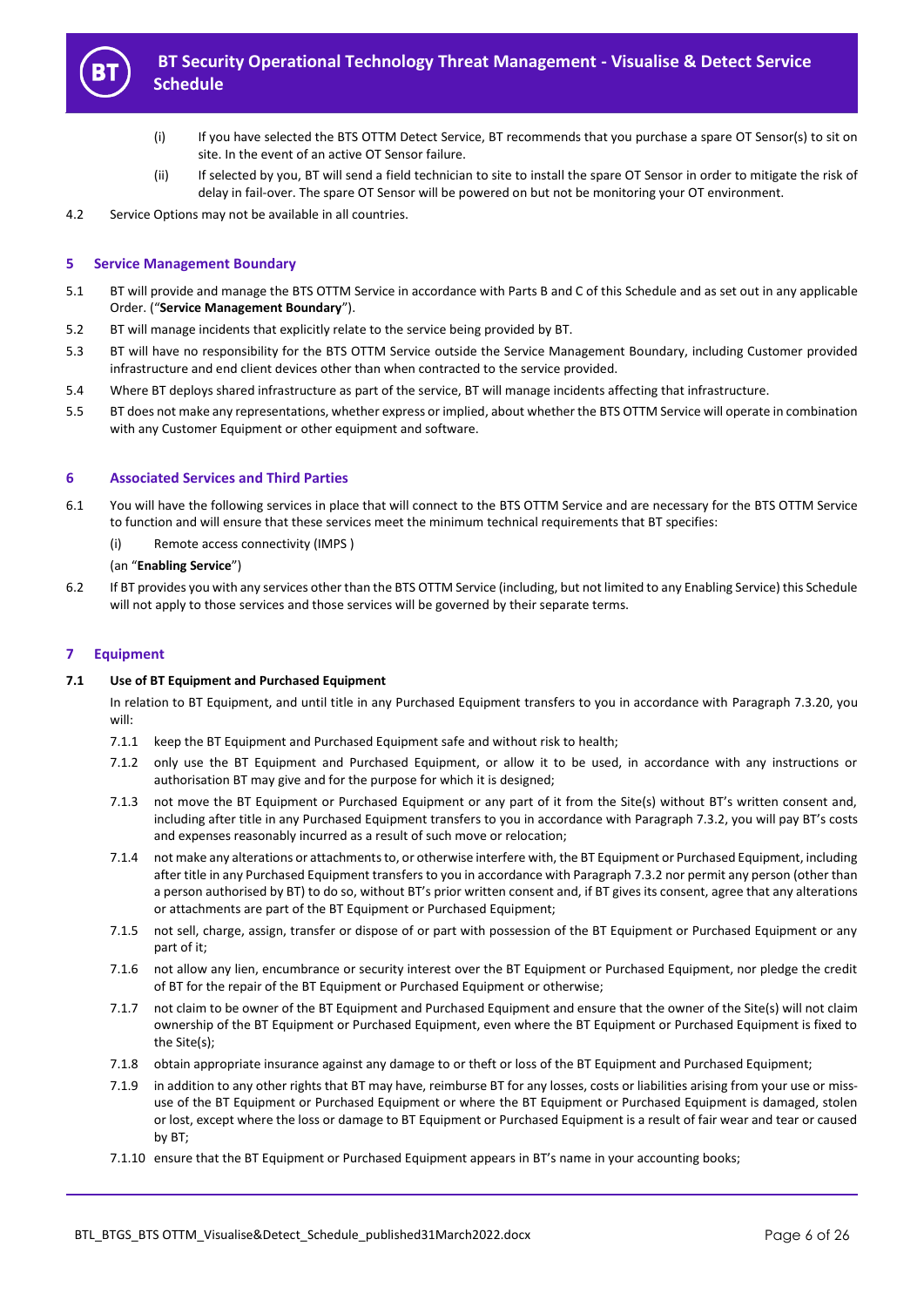

- 7.1.11 where there is a threatened seizure of the BT Equipment and Purchased Equipment, or an Insolvency Event applies to you, immediately provide BT with Notice so that BT may take action to repossess the BT Equipment and Purchased Equipment; and
- 7.1.12 notify any interested third parties that BT owns the BT Equipment and Purchased Equipment.

# **7.2 BT Equipment**

7.2.1 BT Equipment will remain BT's property at all times and risk in BT Equipment will pass to you upon delivery, whether or not the BT Equipment has been installed.

## **7.3 Purchased Equipment**

#### **7.3.1** *Delivery and Installation of Purchased Equipment*

- (a) You will provide BT with the name and contact details of at least one individual who is responsible for receiving the Purchased Equipment at the Site(s).
- (b) Where a Site is located within the Territory, BT will dispatch any Purchased Equipment for delivery to the applicable Site as set out in any applicable Order.
- (c) Where a Site is located outside the Territory:
	- (i) you will act as the importer of record, clear the Purchased Equipment through the applicable customs authority in the destination country and be liable for any import tax, duty or excise duty incurred, and, if requested by BT, provide authorisation as soon as practicable, authorising BT or BT's agent to carry out BT's obligations as shipping agent. If you cannot give BT such authorisation, you will fulfil the shipping agent obligations on BT's behalf at your own cost; and
	- (ii) subject to your compliance with Paragraph 7.3.1(c)(i):
		- iii. BT will deliver any Purchased Equipment to the applicable port of entry in the destination country; or
		- ii. if agreed between both of us in any applicable Order, BT will arrange shipping services to deliver the Purchased Equipment to the final destination address (es) as set out in any applicable Order.
- (d) Where a Site is located within the Territory, if agreed between both of us in any applicable Order, BT will, subject to Paragraph 7.3.1(c)(i), install any Purchased Equipment at the applicable Site(s), and:
	- (i) test Purchased Equipment to ensure that it is ready for use; and
	- (ii) on the date that BT has completed those tests, confirm to you that the Purchased Equipment is available for you to carry out any Acceptance Tests.
	- (e) Where a Site is located outside the Territory, BT will, subject to your compliance with Paragraph 7.3.1(c)(i), only sell you Purchased Equipment and not any associated installation.

# <span id="page-6-0"></span>**7.3.2** *Transfer of Title and Risk*

- (a) Where the Purchased Equipment is delivered to a Site that is located within the Territory:
	- (i) title in the Purchased Equipment (except for the Intellectual Property Rights) will pass to you when you have paid for the Purchased Equipment in full;
	- (ii) where BT delivers or installs the Purchased Equipment, risk will pass to you on delivery of the Purchased Equipment, but you will not be liable for any loss or damage that is caused by BT's negligence; and
	- (iii) where BT does not deliver or install the Purchased Equipment, risk will pass to you when you take possession of the Purchased Equipment.
- (b) Where the Purchased Equipment is delivered to a Site that is not located within the Territory:
	- (i) title in the Purchased Equipment (except for the Intellectual Property Rights) will pass to you upon dispatch from the final shipping point in the Territory (or in transit where shipped from outside the Territory); and
	- (ii) risk in the Purchased Equipment will pass to you in accordance with Incoterms® 2020 DAP, but you will not be liable for any loss or damage that is caused by BT's negligence.

#### **7.3.3** *Acceptance of Purchased Equipment*

- (a) Where a Site is located within the Territory, BT will treat the Purchased Equipment as accepted:
	- (i) where BT does not install the Purchased Equipment, when you take delivery or possession of the Purchased Equipment; and
	- (ii) where BT installs the Purchased Equipment, the earlier of:
		- i. the Service Start Date; and
		- ii. where you notify BT in writing that the Purchased Equipment has not passed the Acceptance Tests but that is due to minor Incidents that do not affect the Purchased Equipment's performance, the date of that Notice.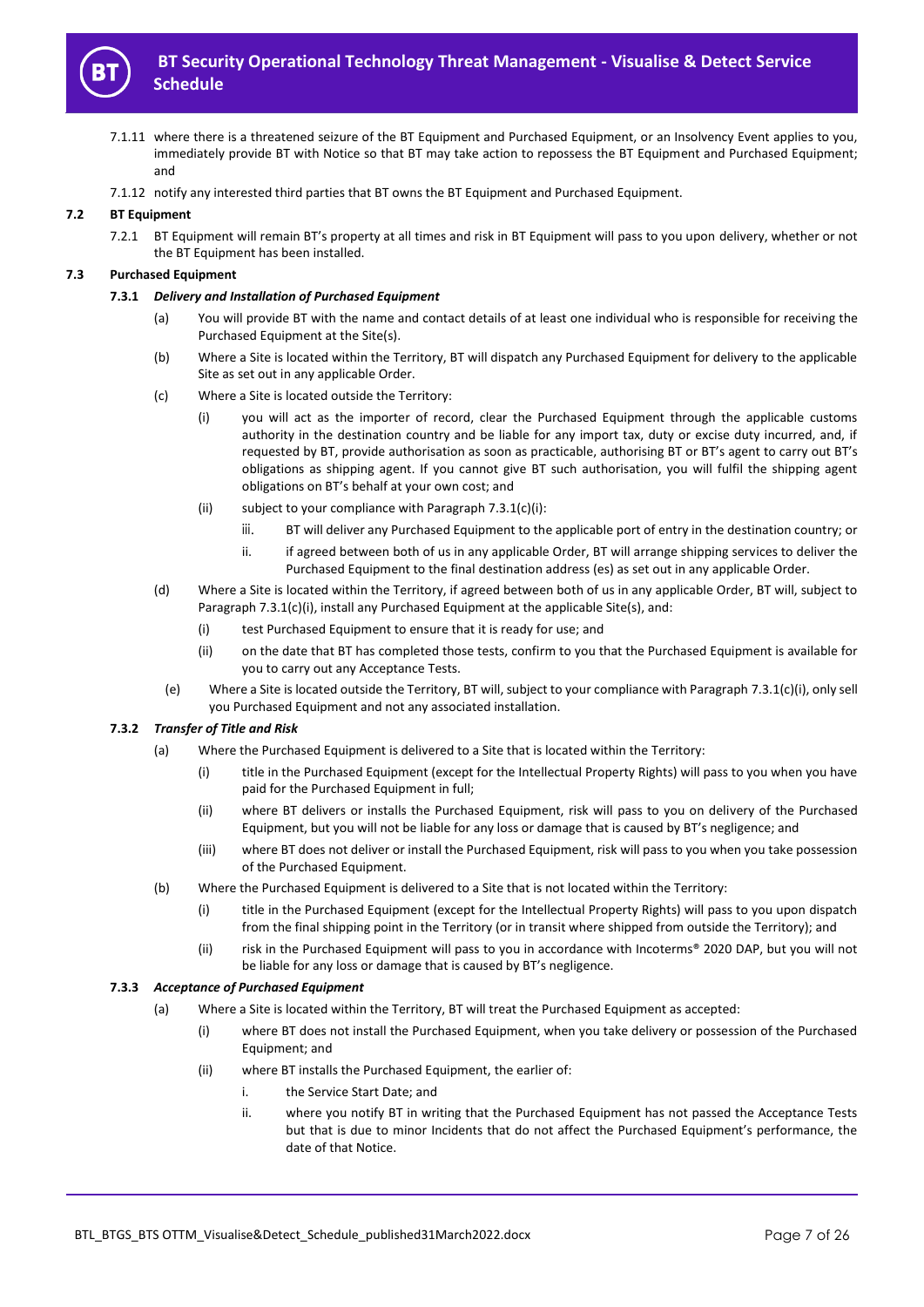

(b) Where a Site is not located within the Territory, we will treat the Purchased Equipment as accepted on signature for the delivery at the port of entry, or at the final delivery address(es) that BT has agreed with you, where BT are shipping the Purchased Equipment.

#### **7.3.4** *Warranty*

- (a) For the BTS OTTM Detect Service only, once title and risk in the Purchased Equipment has transferred to you in accordance with Paragraph 7.3.2 above, you are responsible for obtaining any applicable warranties for the Purchased Equipment, from the relevant OT Supplier(s) and providing BT with an appropriate letter of authority, in the form specified in the Order, to allow BT to manage the BTS OTTM Detect Service on your behalf and enforce the warranties.
- (b) For the BTS OTTM Visualise Service only, you are responsible for enforcing any and all applicable warranties offered to you by your relevant OT Supplier (or EULA if applicable).
- (c) During the warranty period following the Service Start Date (or any other period that BT advises you in a Notice), if you report to BT in accordance with Paragraph 11 that there is an Incident in the Purchased Equipment due to faulty design, manufacture or materials, or BT's negligence, BT will, or will arrange for the manufacturer or other third party to, replace or (at BT's option) repair the part affected by, or causing, the Incident free of charge, unless:
	- (i) the Purchased Equipment has not been properly kept, used or maintained in accordance with the manufacturer's or BT's instructions, if any;
	- (ii) the Purchased Equipment has been modified without BT's written consent;
	- (iii) the Incident is due to damage, interference with or maintenance of Purchased Equipment by persons other than BT or a third party authorised by BT;
	- (iv) the Incident is due to faulty design by you where the Purchased Equipment has been customised or integrated into your systems to your design; or
	- (v) the Incident is due to fair wear and tear.
- (d) If requested by BT, you will return the Purchased Equipment affected by an Incident to BT or to the manufacturer or other third party, in accordance with BT's instructions, for repair or replacement in accordance with Paragraph 7.3.4(c).
- (e) BT does not warrant that the Software supplied in accordance with the Contract is free from Incidents, but BT will remedy any defects that materially impair performance (where necessary, by arrangement between both of us) within a reasonable time.

#### **7.3.5** *Security*

- (a) You will ensure the proper use of any user names, personal identification numbers and passwords used with the Purchased Equipment, and you will take all necessary steps to ensure that they are kept confidential, secure and not made available to unauthorised persons.
- (b) BT does not guarantee the security of the Purchased Equipment against unauthorised or unlawful access or use.

## **7.3.6** *Software Licence*

On and from the Service Start Date, or, where BT installs any Purchased Equipment, from the date of installation, you will comply with the provisions of any Software licences provided with or as part of any Purchased Equipment, or procured on your behalf by BT, as part of your BTS OTTM Service.

#### **7.4 WEEE Directive**

- 7.4.1 You will comply with Article 13 of the Waste Electrical and Electronic Equipment Directive 2012 ("**WEEE Directive**") for the costs of collection, treatment, recovery, recycling and environmentally sound disposal of any equipment supplied under the Contract that has become waste electrical and electronic equipment ("**WEEE**").
- 7.4.2 For the purposes of Article 13 of the WEEE Directive this Paragraph 7.4 is an alternative arrangement to finance the collection, treatment, recovery, recycling and environmentally sound disposal of WEEE.
- 7.4.3 You will comply with any information recording or reporting obligations imposed by the WEEE Directive.

#### **7.5 Sale of Goods**

The UN Convention on Contracts for the International Sale of Goods will not apply to the Contract.

#### **8 Specific Terms**

## **8.1 Changes to the Contract**

- 8.1.1 BT may amend the Contract (including the Charges) at any time by either:
	- (i) publishing the amendment online at www.bt.com/pricing or www.bt.com/terms (or any other online address that BT advises you of); or
	- (ii) by giving Notice to you.
- 8.1.2 In the event that the amendments cause you material detriment, BT will give you Notice at least 30 days before the change is to take effect and, in the case of any other amendments, at least one day before the change is to take effect.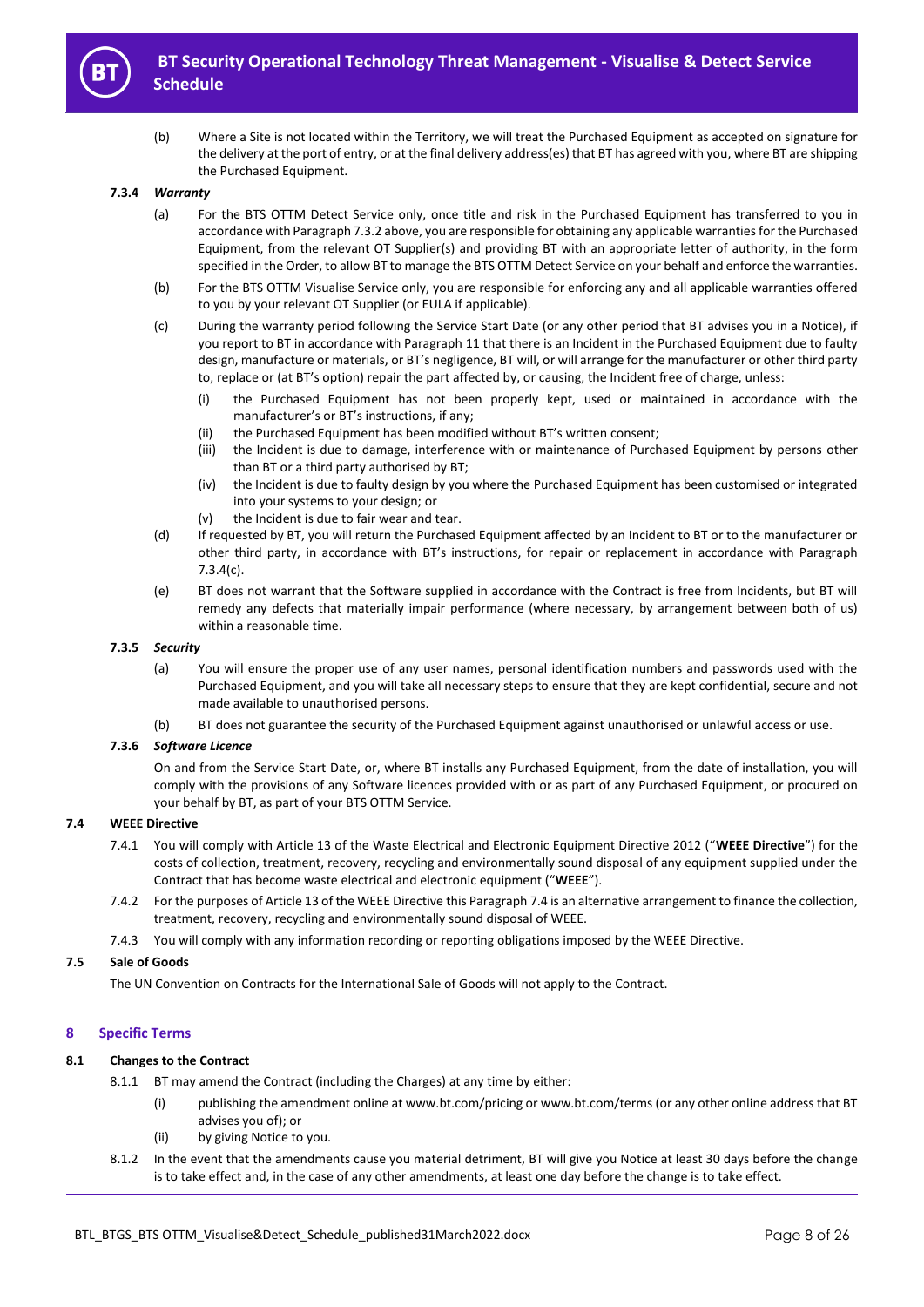

- 8.1.3 If BT makes any amendment to the Contract that causes you material detriment, you will not have to pay any Termination Charges if you give Notice to terminate the affected Service in accordance with Clause 17 of the General Terms within:
- 8.1.4 90 days after the date of notification if BT has only published the amendment online in accordance with Paragraph 8.1.2.

#### **8.2 Minimum Period of Service and Renewal Periods**

- 8.2.1 Unless one of us gives Notice to the other of an intention to terminate the BTS OTTM Service at least 90 days before the end of the Minimum Period of Service or a Renewal Period, at the end of the Minimum Period of Service or Renewal Period the BTS OTTM Service will automatically extend for a Renewal Period and both of us will continue to perform each of our obligations in accordance with the Contract.
- 8.2.2 If either of us gives Notice to the other of an intention to terminate the BTS OTTM Service, BT will cease delivering the BTS OTTM Service at the time of 23:59 on the last day of the Minimum Period of Service or subsequent Renewal Period.
- 8.2.3 BT may propose changes to this Schedule or the Charges (or both) by giving you Notice at least 90 days prior to the end of the Minimum Period of Service and each Renewal Period ("**Notice to Amend**").
- 8.2.4 Within 21 days of any Notice to Amend, you will provide BT Notice:
	- (i) agreeing to the changes BT proposed, in which case those changes will apply from the beginning of the following Renewal Period;
	- (ii) requesting revisions to the changes BT proposed, in which case both of us will enter into good faith negotiations for the remainder of that Minimum Period of Service or Renewal Period, as applicable, and, if agreement is reached, the agreed changes will apply from the beginning of the following Renewal Period; or
	- (iii) terminating the Contract at the end of the Minimum Period of Service or Renewal Period, as applicable.
- 8.2.5 If we have not reached agreement in accordance with Paragraph 8.2.4(i) by the end of the Minimum Period of Service or the Renewal Period, the terms of this Schedule will continue to apply from the beginning of the following Renewal Period unless you give Notice in accordance with Paragraph 8.2.4(iii) or BT may give Notice of termination, in which case BT will cease delivering the BTS OTTM Service at the time of 23:59 on the last day of the Minimum Period of Service or subsequent Renewal Period as applicable.

#### **8.3 Customer Committed Date**

- 8.3.1 If you request a change to the BTS OTTM Service or any part of the BTS OTTM Service, then BT may revise the Customer Committed Date to accommodate that change.
- 8.3.2 BT may expedite delivery of the BTS OTTM Service for operational reasons or in response to a request from you, but this will not revise the Customer Committed Date.

#### **8.4 OT Supplier/Software Vendor EULA**

- 8.4.1 Except for the terms associated with the delivery, installation and Charges as set out in this Schedule all other terms associated with the continued use of the Purchased Equipment and associated Software, or Software procured on your behalf by BT as part of your BTS OTTM Service, and its disposal, including warranties, will be as set out in the OT Supplier end user licence agreement which you will enter into in accordance with its terms and which may be updated by the OT Supplier in accordance with its terms ("**EULA**").
- 8.4.2 Where the EULA is presented in a 'click to accept' function and you require BT to configure or install the Purchased Equipment and Software on your behalf, you agree that BT will do so as your agent and bind you to the EULA.
- 8.4.3 You will observe and comply with the EULA for any and all use of the Purchased Equipment and associated Software, or any Software procured on your behalf by BT as part of your BTS OTTM Service.
- 8.4.4 You will enter into the EULA for your own benefit and the rights, obligations, acknowledgements, undertakings, warranties and indemnities granted in the EULA are between you and the OT Supplier, or Software vendor, as applicable, and you will deal with the OT Supplier, or OT Software vendor, as applicable, in respect of any loss or damage suffered by either as such loss or damage will not be enforceable against BT.
- 8.4.5 BT does not make any representations, whether express or implied, about whether the Purchased Equipment or Software will operate in combination with any Customer Equipment or other equipment and software.
- 8.4.6 Your right to access and use the Software only applies for the length of the term set out in the Order. You will need to place another order to access and use the Software after the expiry of the term set out in the Order.
- 8.4.7 Any processing of personal data by or in connection with the ongoing use of the Purchased Equipment and associated Software, and/or Software procured on your behalf by BT, as part of your BTS OTTM Service by you or your users will be subject to the EULA and, where applicable, the OT Supplier or Software vendor's privacy policy. For the avoidance of doubt, BT will not be liable for such processing of personal data by you, your users and the OT Supplier or Software vendor, including any claim arising out of or in connection with a failure by you, your users or the OT Supplier or Software vendor to comply with the EULA, the privacy policies and the Data Protection Legislation, and any such claims will be made directly between the you, your users, and the OT Supplier or Software vendor, as applicable.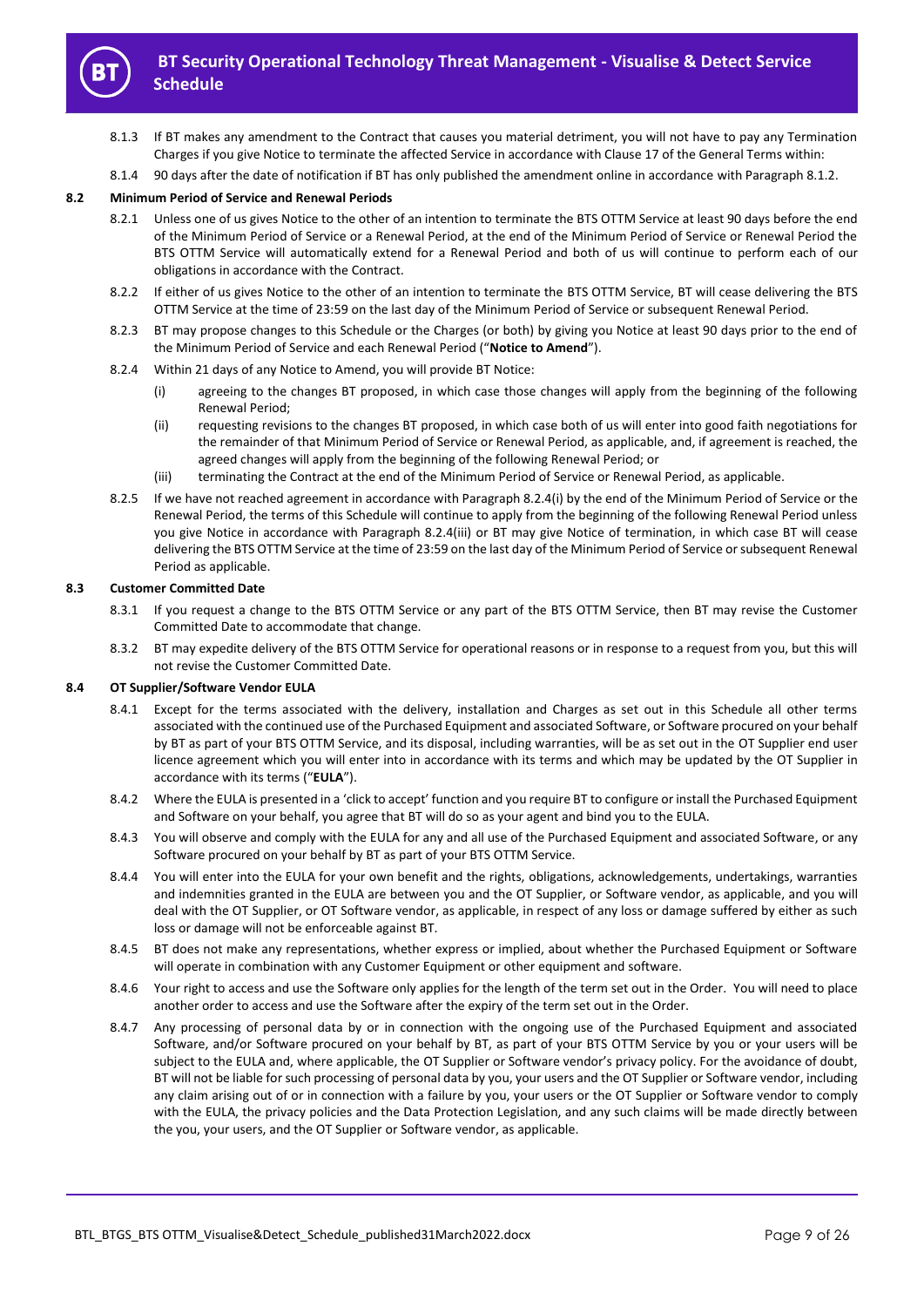

## **8.5 Invoicing**

- 8.5.1 Unless set out otherwise in any applicable Order, BT will invoice you for the following Charges in the amounts and currency set out in any applicable Order:
	- (i) Installation Charges
		- i. on the Service Start Date, or where the installation period is estimated to be longer than one month, monthly in arrears starting from when you place an Order until the Service Start Date;
		- ii. If you have installations at more than one site, BT will invoice you for each site and Installation Charges may be set out in multiple invoices
	- (ii) If you have selected the BTS OTTM Detect Service, Recurring Charges (excluding Usage Charges)
		- i. monthly in advance on the first day of the relevant month and for any period where the BTS OTTM Service is provided for less than one month, the Recurring Charges will be calculated on a daily basis;
		- ii. Recurring Charges for all sites will commence on completion of installation at your first site, once your OT Platform and OT Sensor Network is in place for at least one site
	- (iii) Usage & change request/service request Charges, monthly in arrears on the first day of the relevant month, calculated at the then current rates
	- (iv) Professional Services Charges (if applicable)
	- (v) De-installation Charges within 60 days of de-installation of the BT Equipment provided as part of BTS OTTM Service and
	- (vi) any Termination Charges incurred in accordance with Paragraph 8.6.2 upon termination of the relevant Service.
- 8.5.2 BT may invoice you for any of the following Charges in addition to those set out in any applicable Order:
	- (i) Charges for investigating Incidents that you report to BT where BT finds no Incident or that the Incident is caused by something for which BT is not responsible under the Contract;
	- (ii) Charges for commissioning the BTS OTTM Service outside of Business Hours;
	- (iii) Charges for expediting provision of the BTS OTTM Service at your request after BT has informed you of the Customer Committed Date; and
	- (iv) any other Charges as set out in any applicable Order or as otherwise agreed between both of us.
- 8.5.3 You may select one of two invoice options Central Invoicing or Local to Local Invoicing.

## (i) **Central Invoicing**

## If Central Invoicing is selected:

- i. You will purchase all Operational Technology Equipment from a single Country/BT entity.
- ii. BT will issue a single invoice from its central entity.
- iii. you will be responsible for all arranging shipping and associated costs (outside of the applicable Invoice Country) and all export/import and taxation costs that may be applicable; and
- iv. BT will be responsible for the installation, commissioning, set up configuration and any necessary tuning tasks.

# (ii) **Local to Local Invoicing (Hardware & Installation only)**

If Local to Local invoicing is selected:

- i. BT will generate Hardware invoices for each of your applicable local country entities; and
- ii. You will receive multiple invoices from BT: One Invoice per applicable Country for the Operational Technology Equipment and the associated installation and a Central Invoice for all other elements of the BTS OTTM Service.

## (iv) **Central to Local Invoicing**

- i. Where BT &/or the Distributor does not have an Entity within the Country the OT Appliances are to be shipped & installed into, BT will issue a single invoice from its central entity.
- ii. BT will be responsible for all arranging shipping and associated costs and all export/import and taxation costs that may be applicable; and
- iiii. BT will be responsible for the installation, commissioning, set up configuration and any necessary tuning tasks.
- 8.5.4 All Charges will be payable in full as one-off payments.

#### **8.6 Cancellation and Termination Charges**

# 8.6.1 *Cancellation Charges*

If you cancel an Order, or part of it, any time before the Service Start Date you will pay BT the Cancellation Charges in accordance with Clause 16.2 of the General Terms.

#### 8.6.2 *Termination Charges*

If you terminate the Contract or the BTS OTTM Service for convenience in accordance with Clause 17 of the General Terms you will pay BT:

- (i) all outstanding Charges or payments due and payable under the Contract;
- (ii) De-installation Charges;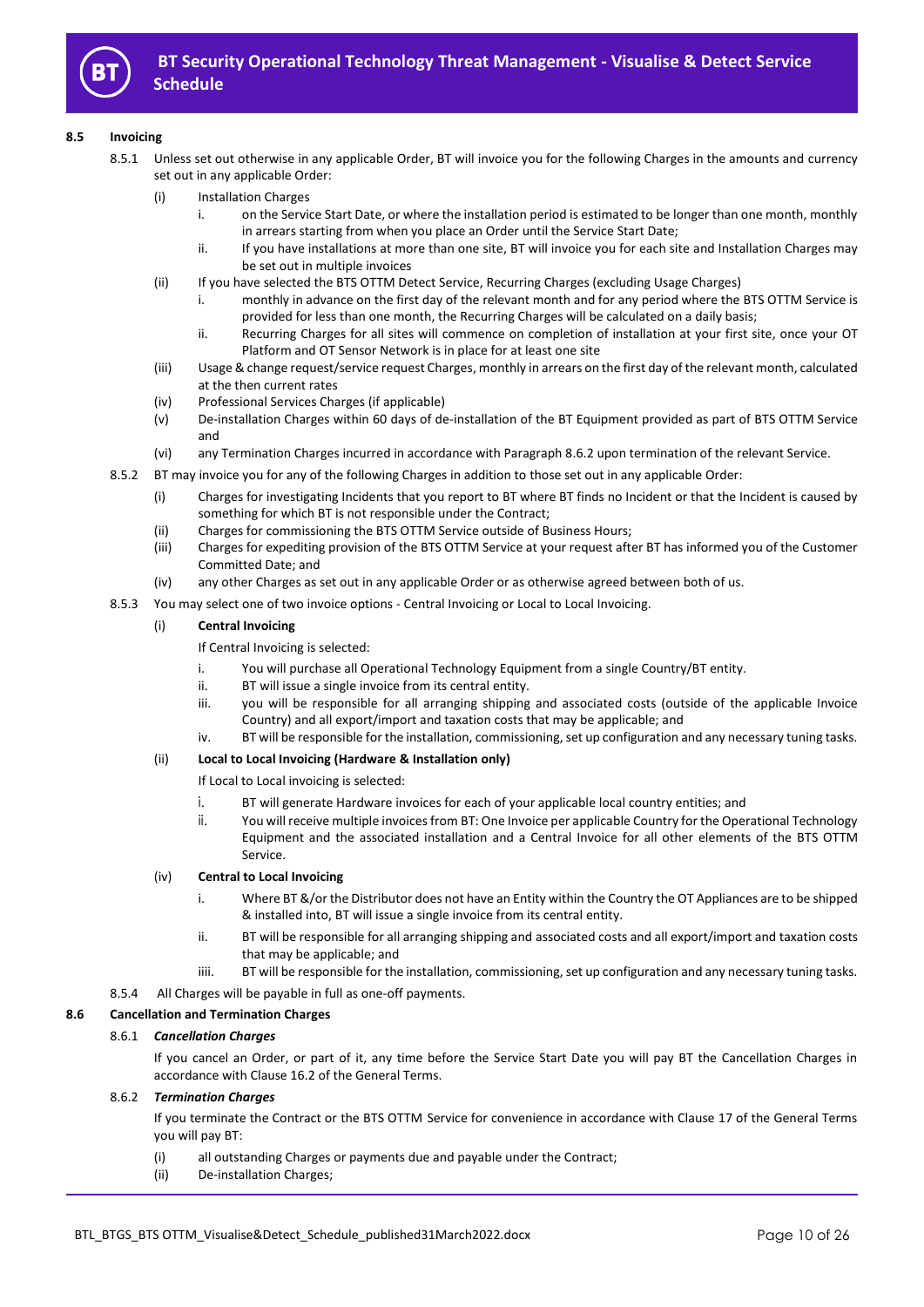

- (iii) any remaining Charges outstanding with regard to BT Equipment; and
- (iv) any other Charges as set out in any applicable Order; and any additional Charges that BT has to pay a supplier as a result of early termination of the BTS OTTM Service
- 8.6.3 In addition to the Charges set out at Paragraph 8.6.2 above, if you terminate during the Minimum Period of Service or any Renewal Period, you will pay BT:
	- (i) for any parts of the BTS OTTM Service that were terminated during the first 12 months of the Minimum Period of Service, Termination Charges, as compensation, equal to:
		- i. 100 per cent of the Recurring Charges for any remaining months of the first 12 months of the Minimum Period of Service;
		- ii. 20 per cent of the Recurring Charges for the remaining months, other than the first 12 months of the Minimum Period of Service; and
		- iii. any waived Installation Charges;
	- (ii) for any parts of the BTS OTTM Service that were terminated after the first 12 months of the Minimum Period of Service or during a Renewal Period, Termination Charges, as compensation, equal to 20 per cent of the Recurring Charges for any remaining months of the Minimum Period of Service or the Renewal Period; and
	- (iii) BT will refund to you any money you have paid in advance after deducting any Charges or other payments due to BT under the Contract.

## **Part B – Service Delivery and Management**

## **9 BT's Obligations**

#### **9.1 Service Delivery**

Before the Service Start Date and, where applicable, throughout the provision of the BTS OTTM Service, BT will:

- 9.1.1 provide you with contact details for the Service Desk;
- 9.1.2 comply with all reasonable health and safety rules and regulations and reasonable security requirements that apply at the Site(s) and that you have notified to BT in writing, but BT will not be liable if, as a result of any such compliance, BT is in breach of any of it's obligations under this Contract;
- 9.1.3 schedule a Kick Off meeting to review the OT solution;
- 9.1.4 capture customer specific network details for each site in scope;
- 9.1.5 initiate BT's remote connectivity to your OT environment;
- 9.1.6 provide a statement of works and a high-level implementation plan;
- 9.1.7 undertake site surveys (telephone, e-mail or site visit) dependent upon your installation environment for each site in scope; and
- 9.1.8 install the OT Appliances at all sites in scope.

**Note the above list is not exhaustive, please see the BTS OTTM Service Description for full details of the pre-commissioning activity BT will undertake**.

#### **9.2 Commissioning of the Service**

Before the Service Start Date, BT will:

- 9.2.1 configure your BTS OTTM Service;
- 9.2.2 tuning and optimisation of the OT Appliances and applying the learned baseline applicable to the OT network;
- 9.2.3 conduct a series of standard tests on your BTS OTTM Service to ensure that it is configured correctly;
- 9.2.4 connect your BTS OTTM Service to each Enabling Service, as required;
- 9.2.5 provide you with a Customer Handbook for your BTS OTTM Service; and
- 9.2.6 on the date that BT has completed the activities in this Paragraph 9.2 confirm to you that the BTS OTTM Service is available for performance of any Acceptance Tests in accordance with Paragraph 10.2

## **Note the above list is not exhaustive, please see the BTS OTTM Service Description for full details of the commissioning activity BT will undertake.**

## **9.3 During Operation**

On and from the Service Start Date, BT:

- 9.3.1 will respond and use reasonable endeavours to remedy an Incident without undue delay and in accordance with the Service Care Levels in Part C of the Contract if BT detects or if you report an Incident with your BTS OTTM Service;
- 9.3.2 will maintain a web portal and server to provide you with online access to monthly service reports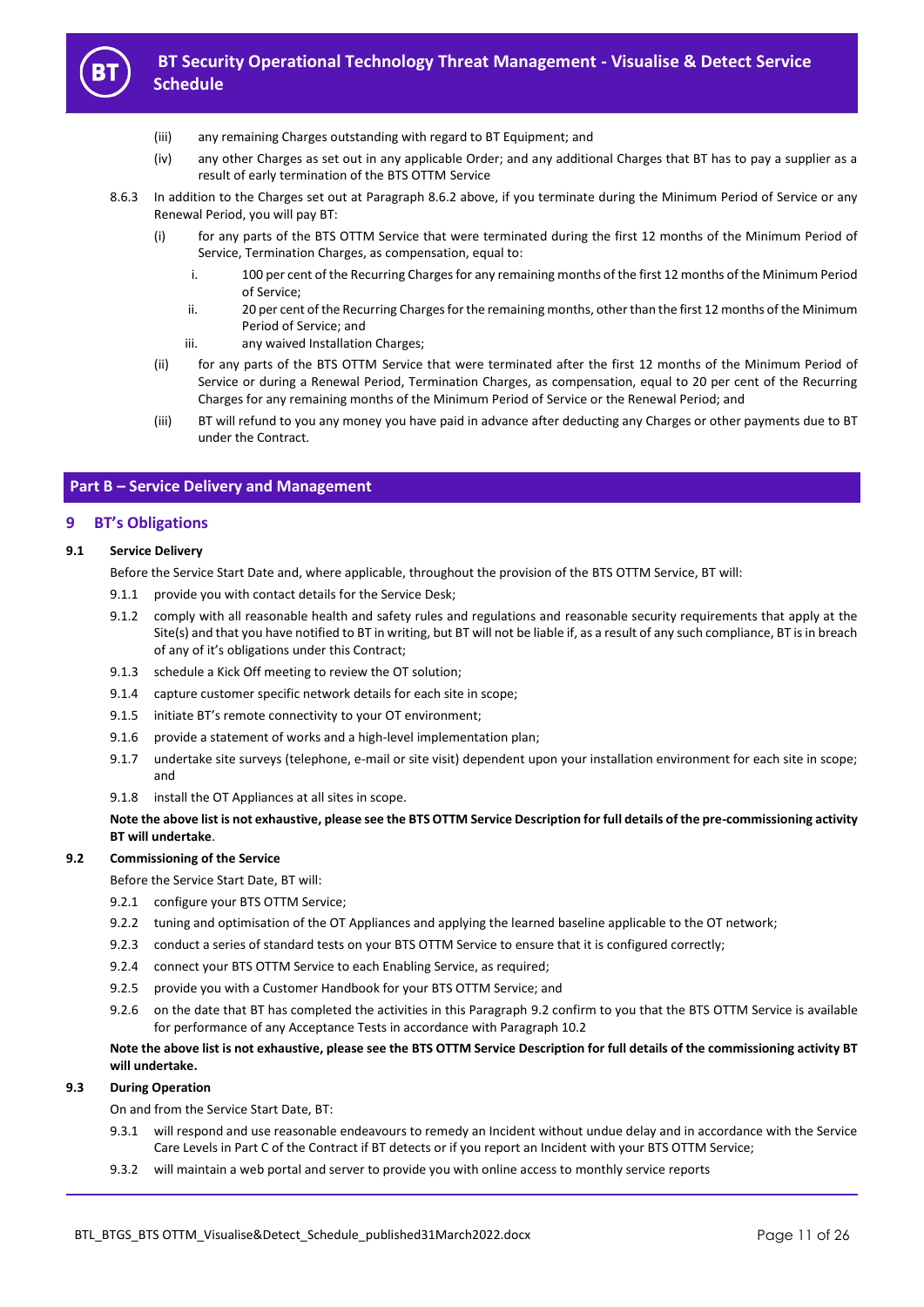

- 9.3.4 may carry out Maintenance from time to time and will use reasonable endeavours to inform you:
	- (i) at least five Business Days before any Planned Maintenance on the BTS OTTM Service, the BT Network, BT Equipment or Purchased Equipment, however, BT may inform you with less notice than normal where Maintenance is required in an emergency; or
	- (ii) without undue delay for scheduled Access Line Maintenance by the relevant OT Supplier;
- 9.3.5 may, in the event of a security breach affecting the BTS OTTM Service, require you to change any or all of your passwords;
- 9.3.6 will provide you with Read Only access to the OT Management Console, to provide visibility to you of the OT Environment being monitored. Please see the BTS OTTM Service Description for full details.

# **Note the above list is not exhaustive, please see the BTS OTTM Service Description for full details of the in-life activity BT will undertake.**

### **9.4 The End of the Service**

On termination of the BTS OTTM Service by either of us, BT:

- 9.4.1 will provide configuration information relating to your BTS OTTM Service provided at the Site(s) in a format that BT reasonably specifies;
- 9.4.2 may disconnect and remove any BT Equipment located at the Site(s); and
- 9.4.3 may delete any Content.

**Note the above list is not exhaustive, please see the BTS OTTM Service Description for full details of the end-of-life activity BT will undertake.**

## **10 Your Obligations**

## **10.1 Service Delivery**

Before the Service Start Date and, where applicable, throughout the provision of the BTS OTTM Service, you will:

- 10.1.1 provide BT with access to any Site(s) during Business Hours, or as otherwise agreed, to enable BT to set up, deliver and depending on the Graded Service Tier selected by you, manage the BTS OTTM Service;
- 10.1.2 provide BT with Notice of any health and safety rules and regulations and security requirements that apply at the Site(s;
- 10.1.3 in jurisdictions where an employer is legally required to make a disclosure to its Users and other employees:
	- (i) inform your Users that as part of the BTS OTTM Service being delivered by BT, BT may monitor and report to you the use of any targeted applications by them;
	- (ii) ensure that your Users have consented or are deemed to have consented to such monitoring and reporting (if such consent is legally required); and
	- (iii) agree that BT will not be liable for any failure by you to comply with this Paragraph 10.1.3, you will be liable to BT for any Claims, losses, costs or liabilities incurred or suffered by BT due to your failure to comply with this Paragraph 10.1.3.
- 10.1.4 ensure that the LAN protocols and applications you use are compatible with the BTS OTTM Service;
- 10.1.5 prepare and maintain the Site(s) for the installation of BT Equipment and Purchased Equipment and supply of the BTS OTTM Service, including:
	- (i) providing a suitable and safe operational environment for any BT Equipment or Purchased Equipment including all necessary trunking, conduits, cable trays, and telecommunications connection points in accordance with BT's reasonable instructions and applicable installation standards;
	- (ii) take up or remove any fitted or fixed floor coverings, ceiling tiles and partition covers or provide any openings in buildings required to connect BT Equipment or Purchased Equipment to appropriate telecommunications facilities in time to allow BT to undertake any necessary installation or maintenance services;
	- (iii) carry out any work that may be required after installation to make good any cosmetic damage caused during installation or maintenance;
	- (iv) provide a secure, continuous power supply at the Site(s) for the operation and maintenance of the BTS OTTM Service, BT Equipment or Purchased Equipment at such points and with such connections as BT specifies, and, in order to mitigate any interruption to the BTS OTTM Service resulting from failure in the principal power supply, provide backup power with sufficient capacity to conform to the standby requirements of the applicable standards; and
	- (v) provide internal cabling between the BT Equipment and any Customer Equipment, as appropriate.
- 10.1.6 You will perform all of the actions set out in Annex 2 (Customer Responsibilities).

## **10.2 Acceptance Tests**

10.2.1 You will carry out the Acceptance Tests for the BTS OTTM Service within five Business Days after receiving Notice from BT in accordance with Paragraph 9.2.6 ("**Acceptance Test Period**").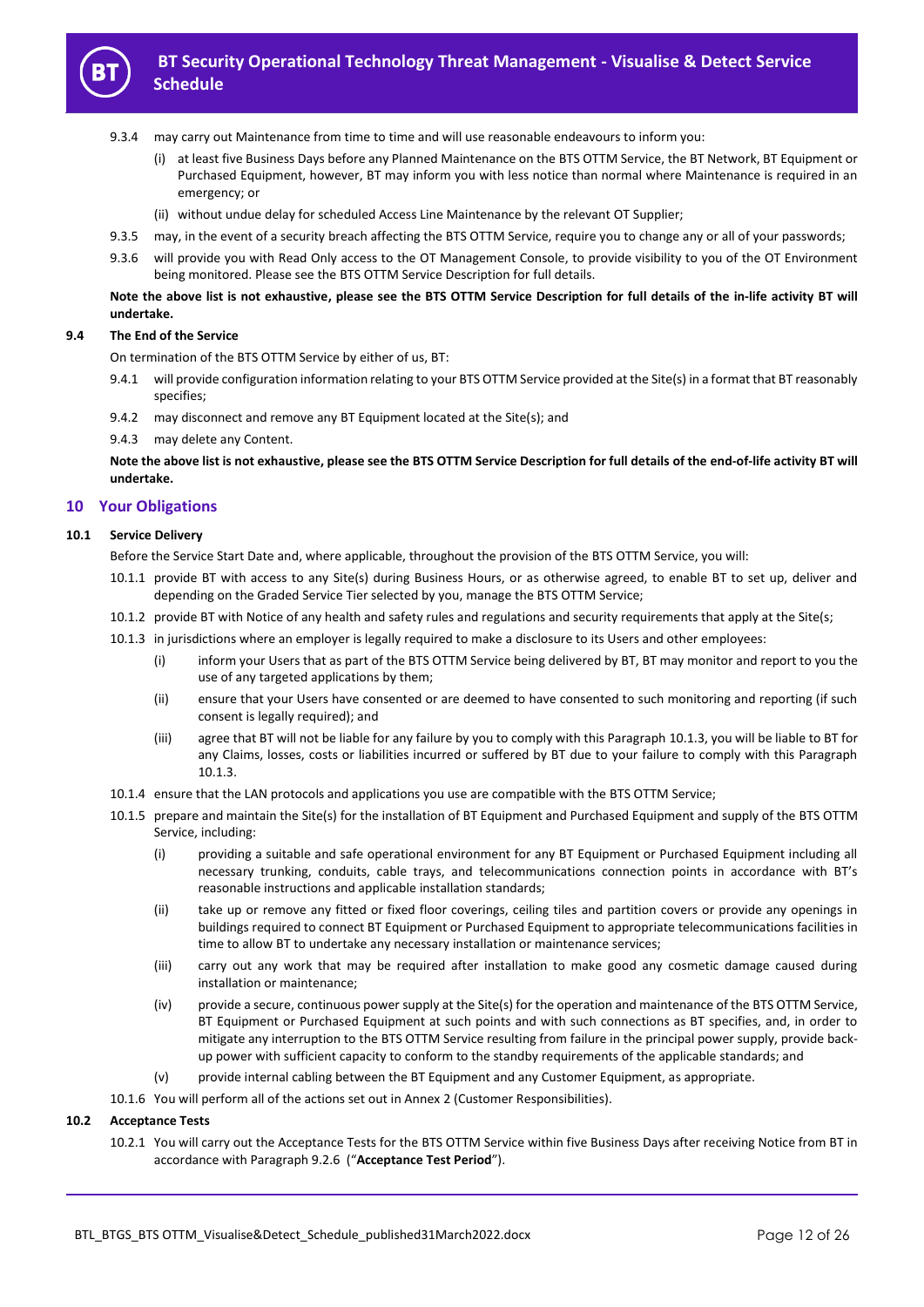

- 10.2.2 The BTS OTTM Service is accepted by you if you confirm acceptance in writing during the Acceptance Test Period or is treated as being accepted by you if you do not provide BT with Notice to the contrary by the end of the Acceptance Test Period.
- 10.2.3 Subject to Paragraph 10.3.4, the Service Start Date will be the earlier of the following:
	- (i) the date that you confirm, or BT deems acceptance of the BTS OTTM Service in writing in accordance with Paragraph 10.2.2; or
	- (ii) the date of the first day following the Acceptance Test Period.

#### **10.3 Acceptance and Service Start Date**

- 10.3.1 The Service Start Date will be the date that you accept the Purchased Equipment as set out in Paragraph 10.2.2.
- 10.3.2 Where the Site is located within the Territory, the Purchased Equipment will be deemed to have been accepted:
	- (i) if BT does not install the Purchased Equipment, when you take delivery or possession of the Purchased Equipment; and
	- (ii) if BT installs the Purchased Equipment, the earlier of:
		- i. the date you confirm acceptance in writing;
		- ii. if you have not notified BT in writing whether the Purchased Equipment has passed the Acceptance Tests by the end of the fifth Business Day following notification under Paragraph 9.2.6, the Business Day after that;
		- iii. the date that you notify BT in writing that the Purchased Equipment has not passed the Acceptance Tests and that is due to minor Incidents that do not affect the Purchased Equipment's performance; or
		- iv. if you notify BT in writing that the Purchased Equipment has not passed the Acceptance Tests and that is due to Incidents that affect the Purchased Equipment's performance, the date that BT notifies you that BT has remedied the non-conformance, which BT will remedy without undue delay.
- 10.3.5 Where the Site is not located within the Territory, acceptance of the Purchased Equipment will be deemed to take place on signature for the delivery at the port of entry, or at the final delivery address(es) that BT has agreed with you if BT has agreed to ship the Purchased Equipment as set out in Paragraph 7.3.3(b).
- 10.3.6 Except where you have relied on BT's written advice, it is your responsibility to satisfy yourself as to the suitability of Purchased Equipment for your needs.

#### **10.4 During Operation**

On and from the Service Start Date, you will:

- 10.4.1 monitor and maintain any Customer Equipment connected to the BTS OTTM Service or used in connection with a BTS OTTM Service;
- 10.4.2 ensure that any Customer Equipment that is connected to the BTS OTTM Service or that you use, directly or indirectly, in relation to the BTS OTTM Service is:
	- (i) connected using the applicable BT Network termination point, unless you have BT's permission to connect by another means;
	- (ii) adequately protected against viruses and other breaches of security;
	- (iii) technically compatible with the BTS OTTM Service and will not harm or damage BT Equipment, the BT Network, or any of BT's suppliers' or subcontractors' network or equipment; and
	- (iv) approved and used in accordance with relevant instructions, standards and Applicable Law and any safety and security procedures applicable to the use of that Customer Equipment;
	- (v) Immediately disconnect any Customer Equipment, or advise BT to do so at your expense, where Customer Equipment:
		- i. does not meet any relevant instructions, standards or Applicable Law; or
		- ii. contains or creates material that is in breach of the Acceptable Use Policy and you are contacted by BT about such material,

and redress the issues with the Customer Equipment prior to reconnection to the BTS OTTM Service;

- 10.4.3 maintain a written list of current Users and provide a copy of such list to BT within five Business Days following BT's written request at any time;
- 10.4.4 ensure the security and proper use of all valid User access profiles, passwords and other systems administration information used in connection with the BTS OTTM Service and:
- 10.4.5 immediately terminate access for any person who is no longer a User;
- 10.4.6 inform BT immediately if a User's ID or password has, or is likely to, become known to an unauthorised person, or is being or may be used in an unauthorised way;
- 10.4.7 take all reasonable steps to prevent unauthorised access to the BTS OTTM Service;
- 10.4.8 satisfy BT's security checks if a password is lost or forgotten; and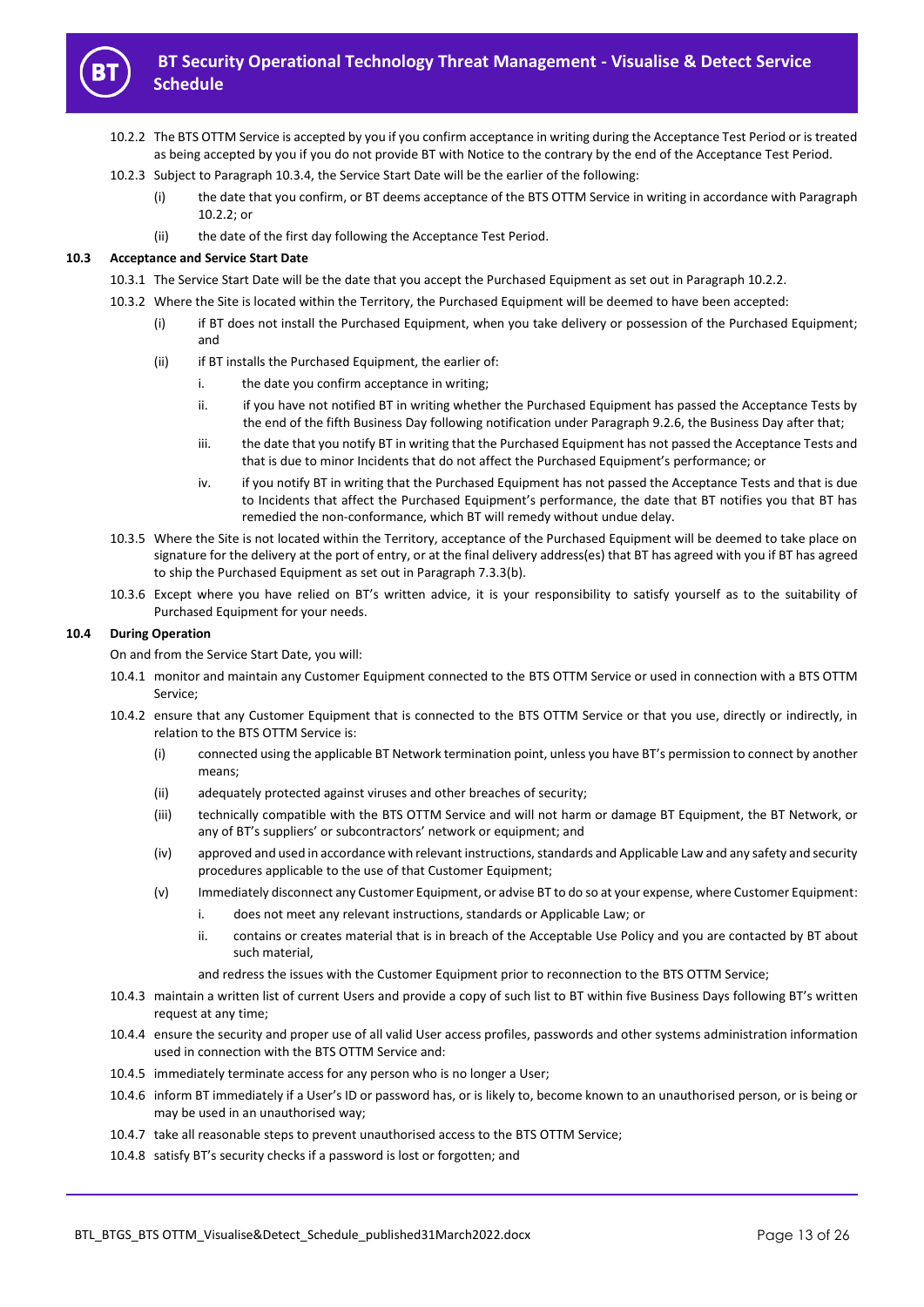

- 10.4.9 ensure that the maximum number of Users will not exceed the permitted number of User identities as set out in any applicable Order;
- 10.4.10not allow any User specific subscription to be used by more than one individual User unless it has been reassigned in its entirety to another individual User, in which case you will ensure the prior User will no longer have any right to access or use the BTS OTTM Service; and
- 10.4.11 You will perform all of the actions set out in Annex 2 (Customer Responsibilities).

#### **10.5 The End of the Service**

On termination of the BTS OTTM Service by either of us, you will:

- 10.5.1 provide BT with all reasonable assistance necessary to remove BT Equipment from the Site(s);
- 10.5.2 disconnect any Customer Equipment from BT Equipment located at the Site(s);
- 10.5.3 not dispose of or use BT Equipment other than in accordance with BT's written instructions or authorisation;
- 10.5.4 arrange for any BT Equipment located at the Site(s) to be returned to BT; and
- 10.5.5 be liable for any reasonable costs of recovery that BT incurs in recovering the BT Equipment.

## **11 Technical Incident and Fault Management (BTS OTTM Detect Service ONLY)**

- 11.1 If you have selected the BTS OTTM Detect Service, where you become aware of a Technical Incident associated with the BT managed OT Appliances (OT Sensors & OT Management Console):
	- 11.1.1 your Customer Contact will notify all Technical Incidents to the BT Service Desk via telephone.
	- 11.1.2 All communications with the Service Desk will be in English.

**Table 11.1.5**

- 11.1.3 The Service Desk that will action the Technical Incident notifications is available 24x7x365 and is staffed by security trained professionals.
- 11.1.4 BT will give you a Ticket.
- 11.1.5 BT will assess the Technical Incident in accordance with the criteria set out in Table 11.1.5 below:

| 1apie 11.1.5            |                                                                                                                                                                                                       |
|-------------------------|-------------------------------------------------------------------------------------------------------------------------------------------------------------------------------------------------------|
| <b>Priority</b>         | <b>Description</b>                                                                                                                                                                                    |
| P <sub>1</sub> -High    | Total loss of service. Customer experiences a total loss of service<br>which cannot be circumvented. Fault affecting multiple users.                                                                  |
| P <sub>2</sub> – Medium | Service degraded. Customers' service is partially interrupted or<br>impaired and cannot be circumvented. Fault affecting multiple<br>users.                                                           |
| $P3 - Low$              | Loss of primary service – resilience successful. Low service impact.<br>Medium impact on customer business that can be circumvented.<br>A large % of the customers' business is functioning normally. |
| P <sub>4</sub> –Low     | No service impacts. Problem circumvented Little or no business<br>impact on the customer. General requests for information. i.e.<br>Intermittent connectivity problem.                                |

- 11.1.6 BT will review the status of the Technical Incident and amend the priority level assigned initially if necessary.
- 11.1.7 BT will keep you informed throughout the course of the Technical Incident resolution at regular intervals via the BT Service Desk to the Customer Contact in accordance with Paragraph 13.1.1.
- 11.1.8 BT will inform you when it believes the Technical Incident is cleared and will close the Ticket when:
	- (a) you confirm that the Technical Incident is cleared within 24 hours after having been informed; or
	- (b) BT has attempted unsuccessfully to contact you, in the way agreed between both of us in relation to the Technical Incident, and you have not responded within 24 hours following BT's attempt to contact you.
- 11.1.9 If you confirm that the Technical Incident is not cleared within 24 hours after having been informed, the Ticket will remain open, and BT will continue to work to resolve the Technical Incident.

11.1.10Where BT becomes aware of a Technical Incident, Paragraphs 11.1.4 to 11.1.9 will apply.

# **12 Security Incident Management (BTS OTTM Detect Service ONLY)**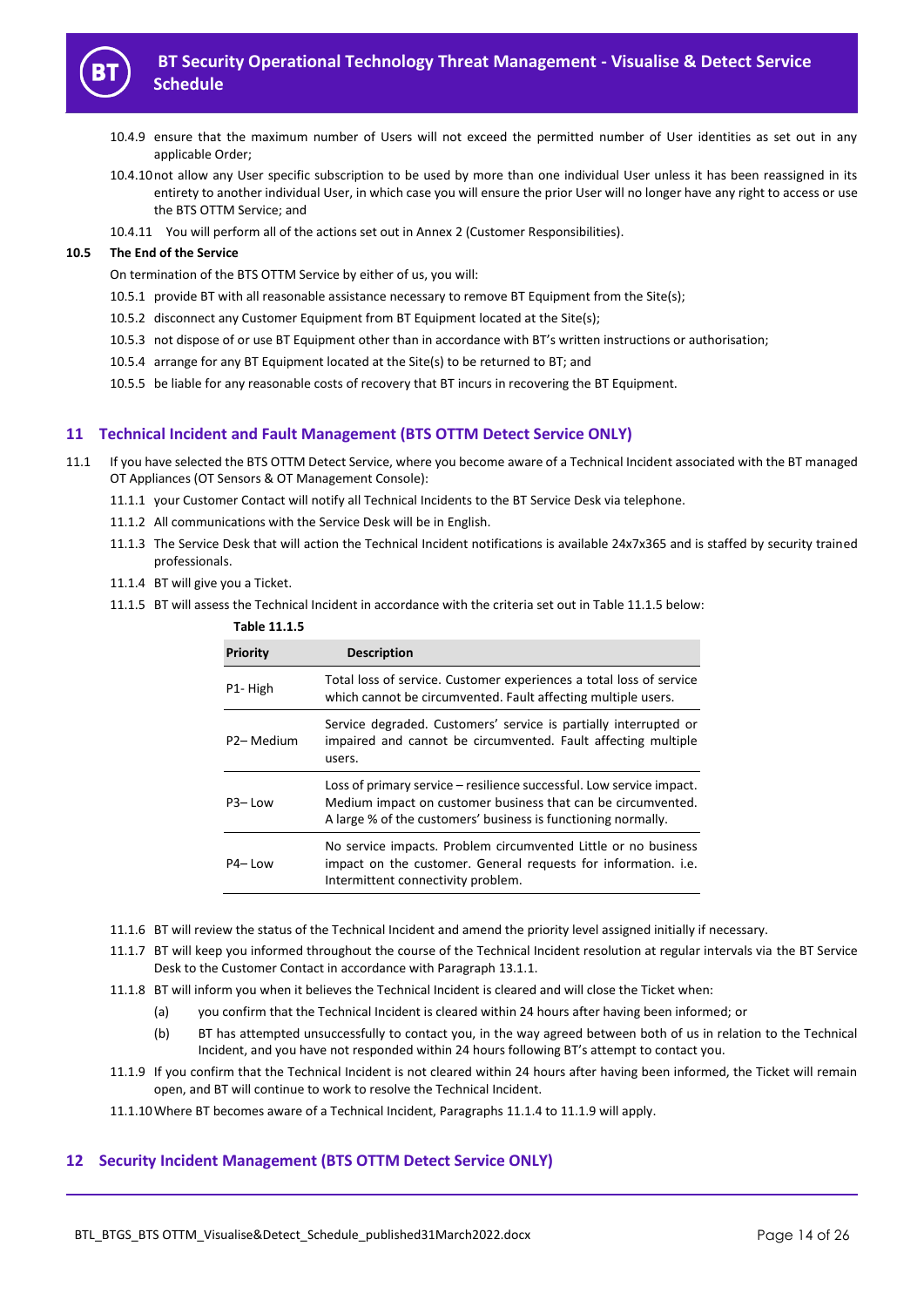

- 12.1 If you have selected the BTS OTTM Detect Service, where it becomes aware of a possible Security Incident:
	- 12.1.1 BT will notify you of possible Security Incidents, including details of the relevant underlying event and threat intelligence in accordance with the Target response times set out in Table 14.1.
	- 12.1.2 BT will raise a Case for each Security Incident that is notified to you.
	- 12.1.3 Where a Case has been raised by BT in respect of any Security Incident, the BT SOC will contact your nominated customer service teams to:
		- (a) advise of any necessary remedial action they need to take; and
		- (b) confirm that they have completed any necessary remedial action,

following which BT will close the Case, If your nominated customer service team does not take the necessary remedial action, BT is not responsible for the ongoing effects of the Security Incident.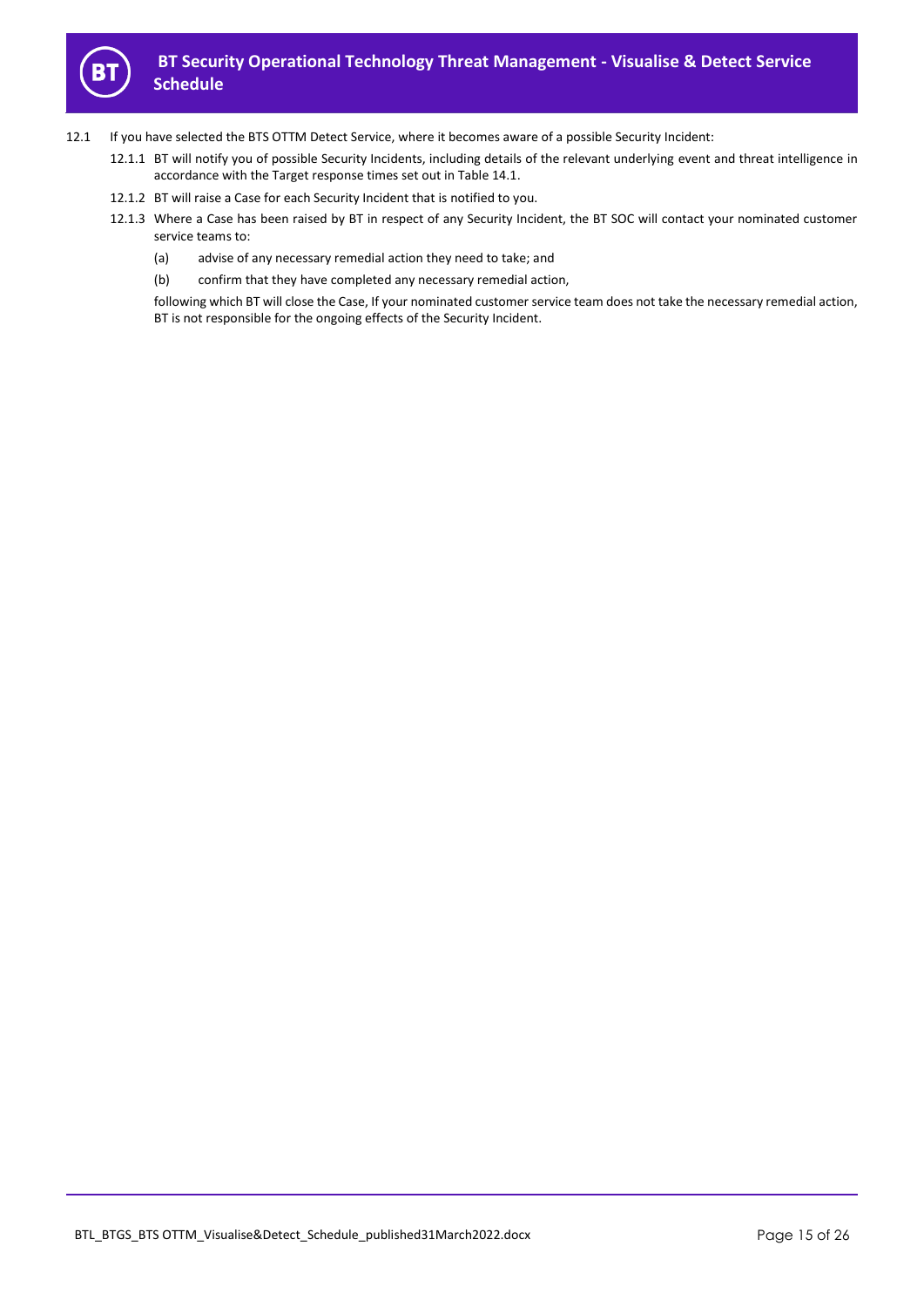

# **Part C – Service Levels (BTS OTTM Detect Service ONLY)**

# **13 Service Levels and Service Restoration Advice Targets**

## **13.1 Service Targets Technical Incident Management**

## **Table 13.1.1**

| <b>Priority</b> | <b>Initial response</b> | <b>Further</b><br>updates | <b>Resolution time</b><br>frames |
|-----------------|-------------------------|---------------------------|----------------------------------|
| P <sub>1</sub>  | 1 hour                  | Every 4 hours             | 1 day                            |
| P <sub>2</sub>  | 6 hours                 | Every 8 hours             | 2 days                           |
| P <sub>3</sub>  | 12 hours                | Every 24 hours            | 3 days                           |
| P <sub>4</sub>  | 48 hours                | Every 48 hours            | 4 days                           |

13.1.1 From the Service Start Date, BT will aim to provide you with an initial response and a resolution in relation to a Technical Incident in accordance with Table 13.1.1 above.

13.1.2 BT will not provide a progress update while BT is waiting on your input or feedback.

- 13.1.3 BT will aim to restore the BTS OTTM Security Service affected by the Technical Incident within the period set out in the table above.
- 13.1.4 The response times shown in the table above are targets only and BT will have no liability for failure to meet them.

## **13.2 Service Availability**

#### **13.2.1 Availability Service Level**

- (a) As Service availability is dependent on your underlying infrastructure and your chosen OT Supplier, BT offers a Service Level Agreement ("**SLA**") in respect of the OT Management Console and BT Sentries only.
- (b) From the Service Start Date, BT will provide an availability uptime SLA, for the OT Management Console and BT Sentries only, of 99.5% ("**Availability Service Level**"). The SLA is subject to the implementation of BTs standard high availability management console design.
- (c) Availability is calculated using the total number of minutes per month, the backend SIEM platform is available to receive and process logs against the relevant Customer ruleset (the "**Agreed Service Time**" or "**AST**") as shown in the table below. Conversely, downtime is calculated using the total amount of minutes per month, the backend SIEM platform is not available to process logs against the relevant customer ruleset ("**Downtime**").

#### **Table 13.2.1**

(Agreed Service Time (AST)) - (Downtime) X 100% = Service Availability ------------------------------------------------------------------------------ Agreed Service Time (AST)

(d) If BT fails to achieve the SLA for the OT Management Console and BT Sentries in any given Month, you may claim Availability Service Credits in accordance with Paragraph 13.2.2 below.

#### **13.2.2 Availability Service Credits**

- (a) If a Qualifying Incident occurs, BT will measure and record the Downtime for the OT Management Console and/or BT Sentries starting from when you report or BT gives you notice of a Qualifying Incident and ending when BT closes the Incident in accordance with Paragraph 11.1.8 above.
- (b) BT will measure the Downtime in units of full minutes, during the Contracted Maintenance Hours for OT Appliance Incidents.
- (c) Following the measurement taken in accordance with Paragraphs 13.2.2 (a) and (b), BT will calculate the Service Availability in accordance with 13.2.1(c) above.
- (d) If the Service Availability for the OT Management Console and BT Sentries for the relevant month, is less than the Availability Service Level of 99.5% for the OT Management Console and BT Sentries for that month, you may request Availability Service Credits at the rate of 5% of the Monthly Recurring Charges for the relevant BTS OTTM Service.

#### **13.2.3 Requests for Service Credits**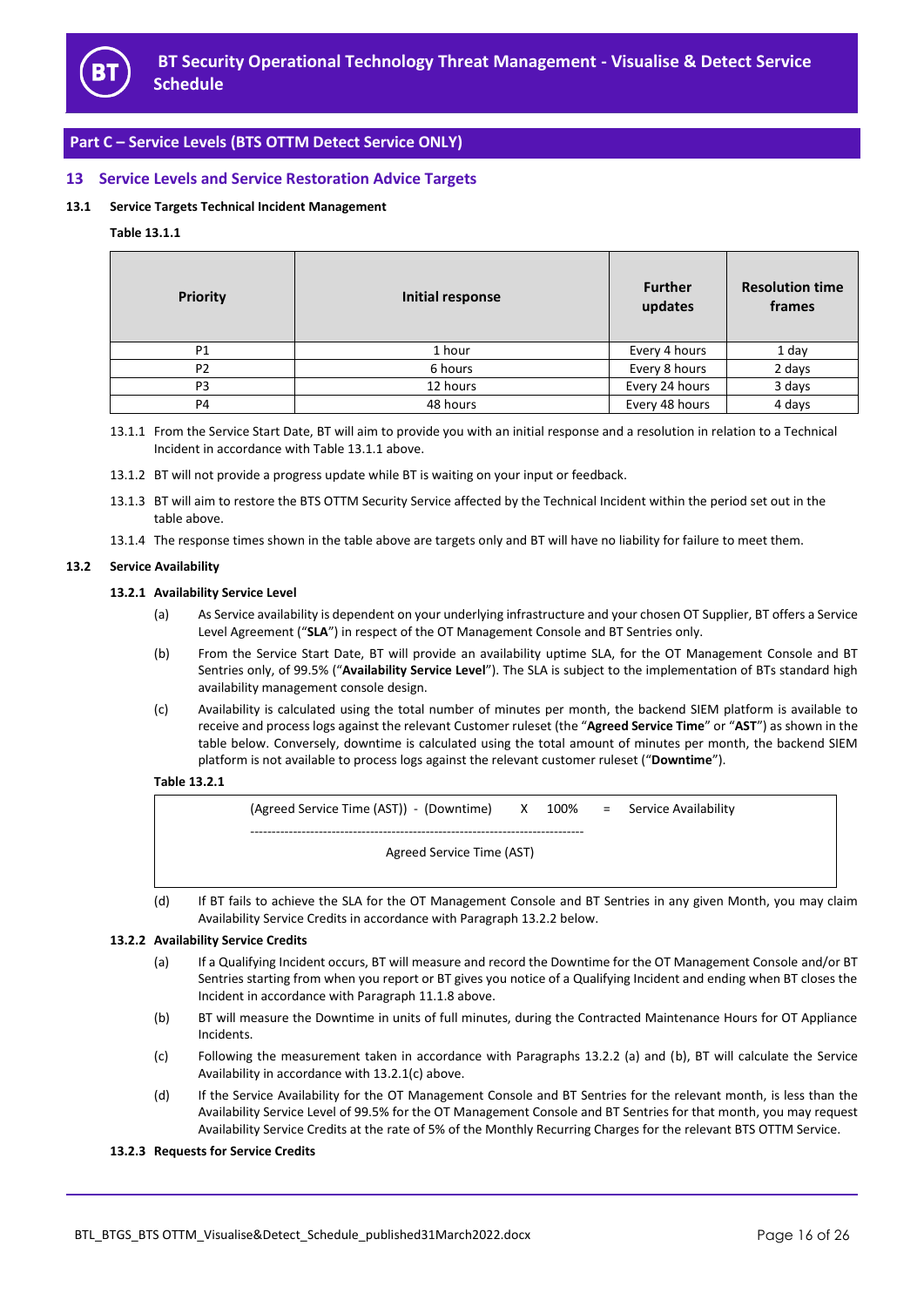

- (a) You may request Availability Service Credits, in accordance with Paragraph 13.2.2, within 28 days of the end of the calendar month, if applicable. Any failure by you to submit a request in accordance with this Paragraph 13.2.3 will constitute a waiver of any claim for Service Credits for that calendar month.
- (b) Upon receipt of a valid request for Service Credits in accordance with Paragraphs 13.2.2 and 13.2.3:
	- i. BT will issue you with the applicable Service Credits by deducting those Service Credits from your invoice within two billing cycles of the request being received; and
	- ii. following termination of the Contract where no further invoices are due to be issued by BT, BT will pay you the Service Credits within a reasonable period of time.
- (c) Service Credits for all Service Levels will be aggregated and are available up to a maximum amount equal to 100 per cent of the monthly Recurring Charge for the affected service (OT Management Console).
- (d) All Service Levels and Service Credits will be calculated in accordance with information recorded by, or on behalf of, BT.
- (e) The Service Levels under this Schedule will not apply:
	- i. in the event that Clause 8 or Clause 23 of the General Terms applies;
	- ii. during any trial period of the BTS OTTM Service
	- iii. where Availability is impacted due to any connections or cabling to the OT Appliances; or
	- iv. where Availability is impacted due to faults in your infrastructure (both physical and virtual) or third-party network.

#### **13.2.4 Availability Service Level Target**

- (a) From the Service Start Date, BT will provide an availability uptime Service Level Target ("**SLT**") for the OT Sensors only, of 98%.
- (b) If you have selected the spare OT Sensor Service Option in accordance with Paragraph 4.1, BT will provide an **SLT** of 99% in respect of the OT Sensors.
- (c) No Availability Service Credits are offered in respect of the OT Sensors.

# **14 Security Incident Notification and Security Investigation Assessment Targets**

#### **14.1 Security Incident Notification – Target Response Times**

**14.1.1** If you have selected the BTS OTTM Detect Service, from the Service Start Date, BT will notify you in response to a Security Incident ("**Security Incident Notification**"). A Security Incident Notification may take the form of a Security Event Classification Notification or a Security Case Assessment Notification, the applicable target response times for both are, set out in the table below where the "**Security Event Classification Notification Target"** is the target time taken by the CySOC from being made aware of an incident, to classifying it and notifying you and the "**Security Case Assessment Notification Target"** is the target time from classifying an incident and notifying you, to recommending a course of action to you.

| <b>Priority</b> | <b>Graded Service Tier</b> | <b>Security Event Classification Notification</b><br>Target | <b>Target Time: Security Case Assessment</b><br><b>Notification Target</b> |
|-----------------|----------------------------|-------------------------------------------------------------|----------------------------------------------------------------------------|
| P <sub>1</sub>  | Detect                     | Notify customer in 30 min                                   | Give Security Investigation Assessment within 4<br>hours                   |
|                 |                            |                                                             |                                                                            |
| P <sub>2</sub>  | Detect                     | Notify customer in 2 hours                                  | Give Security Investigation Assessment within 8<br>hours                   |
|                 |                            |                                                             |                                                                            |
| P <sub>3</sub>  | Detect                     | Notify customer in 4 hours                                  | Give Security Investigation Assessment within 24<br>hours                  |
|                 |                            |                                                             |                                                                            |
| P <sub>4</sub>  | Detect                     | Notify customer in 24 hours                                 | N/A used to capture other requests                                         |
|                 |                            |                                                             |                                                                            |

**Table 14.1.1**

14.1.2 BT will not provide a progress update while BT is waiting on your input or feedback.

14.1.3 BT will not provide a target time for Security Incident resolution because the mitigation responsibility rests with you.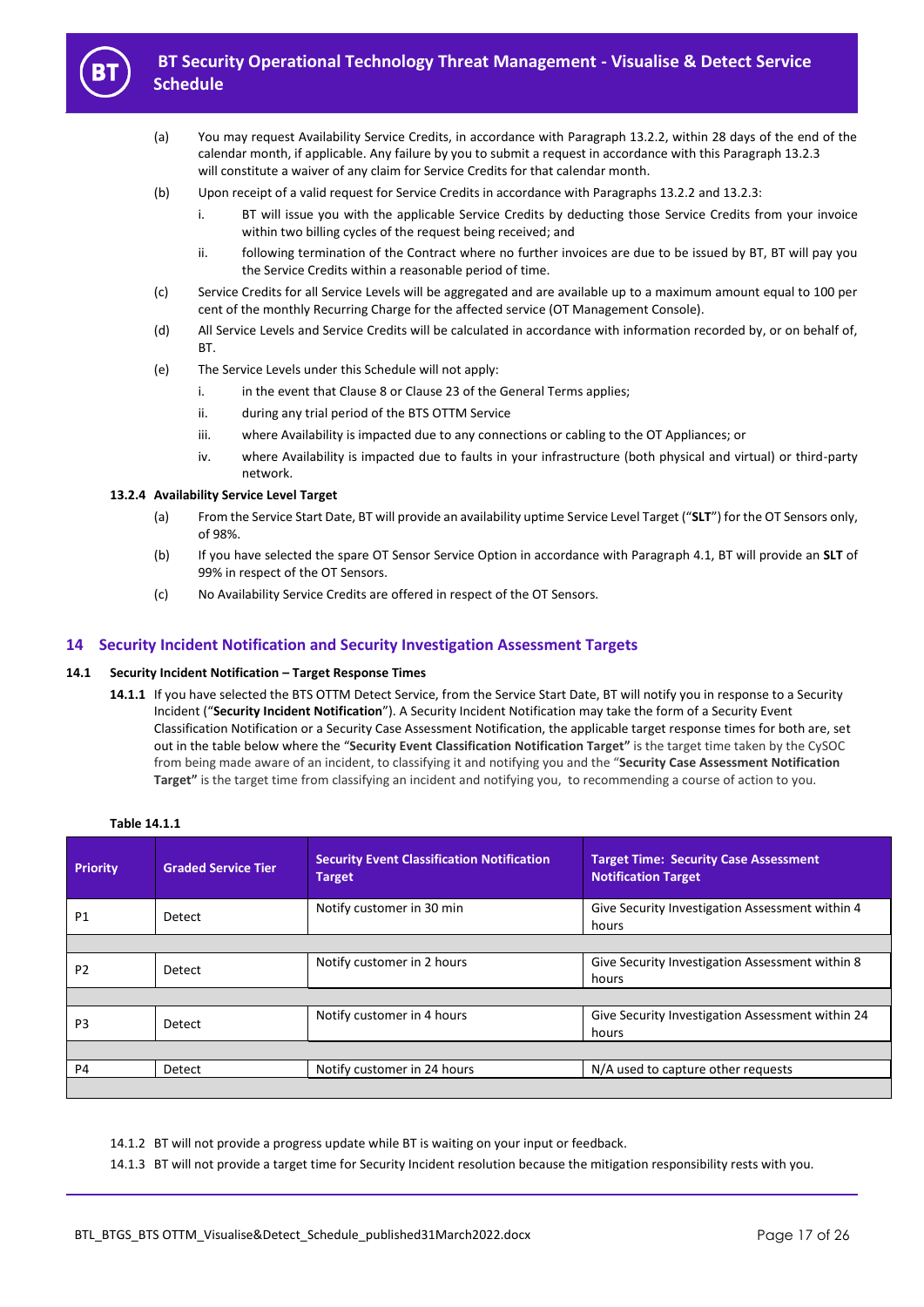

- 14.1.4 The Security Incident Notification response times shown in the table above are targets only and BT will have no liability for failure to meet them.
- 14.1.5 No Service Credits apply to the provision of the Security Incident Notification target response times.
- 14.1.6 Once BT has provided the Security Event Classification Notification in accordance with Paragraph 14.1.1 above, it is your obligation to determine the risk and priority to your IT estate as this will be dependent on your particular priorities. BT recommends that you consult the guidance in the BTS OTTM Service Description for assistance in determining the appropriate Priority Level for any given incident.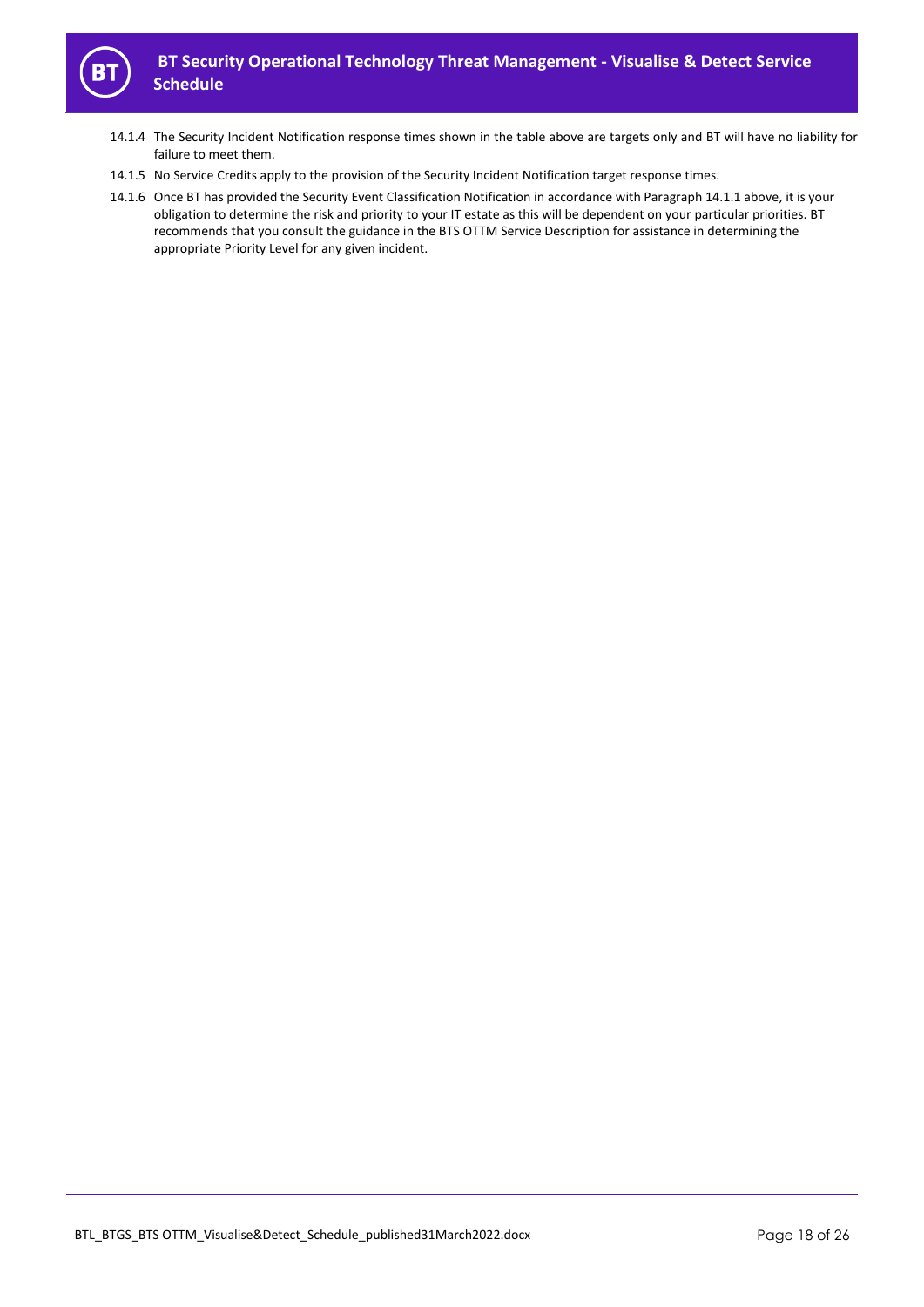

# **Part D – Defined Terms**

# **15 Defined Terms**

In addition to the defined terms in the General Terms, capitalised terms in this Schedule will have the below meanings (and in the case of conflict between these defined terms and the defined terms in the General Terms, these defined terms will take precedence for the purposes of this Schedule). BT has repeated some definitions in this Schedule that are already defined in the General Terms. This is to make it easier for you to find the definitions when reading this Schedule.

"**Acceptance Test Period**" has the meaning given in Paragraph 10.2.1.

"**Acceptance Tests**" means those objective tests conducted by you that when passed confirm that you accept the BTS OTTM Service and that the BTS OTTM Service is ready for use save for any minor non-conformities that will be resolved as an Incident in accordance with Paragraphs 11 and 12.

"**Access Line**" means a Circuit connecting the Site(s) to the BT Network or POP. This will be a secure VPN access for the BTS OTTM Detect Service only. For the BTS OTTM Visualise Service, access will be customer specific as per their own infrastructure and secure remote access requirements i.e. ZScaler.

"**Agreed Service Time**" or "**AST**" has the meaning given in Paragraph 13.2.1(c).

"**Availability**" means the period of time when the BTS OTTM Service is functioning.

"**Availability Service Credit**" means the Service Credit available for a failure to meet the Availability Service Level, as set out in Paragraph 13.2.2(d).

"**Availability Service Level**" has the meaning given in in Paragraph 13.2.1(b).

"**BT Security Operational Technology Threat Management Service**" or "**BTS OTTM Service**" have the meaning set out in Paragraph 1.3 and can mean either one or both of the BTS OTTM Visualise and/or BTS OTTTM Detect Services depending on context.

"**BT Sentry**" means a type of OT Appliance utilised by BT in the provision of the BTS OTTM Service.

"**BTS OTTM Detect Service**" has the meaning set out in Paragraph 2.1.2.

"**BTS OTTM Visualise Service**" has meaning set out in Paragraph 2.1.1.

"**Business Hours**" means between the hours of 0800 and 1700 in a Business Day.

"**Circuit**" means any line, conductor, or other conduit between two terminals by which information is transmitted, and that is provided as part of the BTS OTTM Service.

"**Cloud SaaS**" means cloud software as a service. Software as a service is a software delivery model in which a cloud-based software application is licensed to a user. The application is accessed via the internet, meaning the user doesn't install and maintain the software locally.

"**Complex Change**" means a change that is not a Simple Change. Examples of Complex Changes are set out in the document titled Simple and Complex Changes which can be accessed through the BT Web Portal.

"**Content**" means applications, data, information (including emails), video, graphics, sound, music, photographs, software or any other material.

"**Contracted Maintenance Hours**" means the times during which BT will provide maintenance for BT Equipment, which are Business Hours unless set out otherwise in any applicable Order.

"**Core Network**" means BT's network infrastructure between and including the POP but does not include the Access Line between your Site(s) and the POP.

"**Customer Equipment**" means any equipment including any Purchased Equipment and any software, other than BT Equipment, used by you in connection with a BTS OTTM Service.

"**DAP**" means Delivered at Place as defined in Incoterms® 2010.

"**De-installation Charges**" means the charges payable by you on de-installation of the BTS OTTM Service that are equal to the then current rates for Installation Charges on the date of de-installation.

"**Device**" means any mobile handset, laptop, tablet or other item of handheld equipment, including all peripherals, excluding SIM Cards and applications, which are in scope of the BTS OTTM Service, as set out in the Order.

"**Downtime**" has the meaning given in Paragraph 13.2.1(c).

"**Emergency Change**" means a highly critical, Simple Change that must be implemented as soon as possible specifically to address an issue having an adverse impact to business operations, or to prevent or resolve a Priority 1 Technical Incident or a Priority 1 Security Incident.

"**Enabling Service**" has the meaning given in Paragraph [6.1.](#page-5-0)

"**EU**" means European Union.

"**EULA**" has the meaning given in Paragraph 8.4.1.

"**General Terms**" means the general terms to which this Schedule is attached or can be found a[t www.bt.com/terms,](http://www.bt.com/terms) and that form part of the Contract.

"**Incident**" means an unplanned interruption to, or a reduction in the quality of, the BTS OTTM Service or particular element of the BTS OTTM Service.

"**Incoterms® 2020**" means the International Commercial Terms, which are a series of pre-defined commercial terms published by the International Chamber of Commerce and are a trademark of the International Chamber of Commerce.

"**Installation Charges**" means those Charges set out in any applicable Order in relation to installation of the BTS OTTM Service or any Purchased Equipment, Customer Equipment or BT Equipment as applicable.

"**Internet**" means a global system of interconnected networks that use a standard Internet Protocol to link devices worldwide.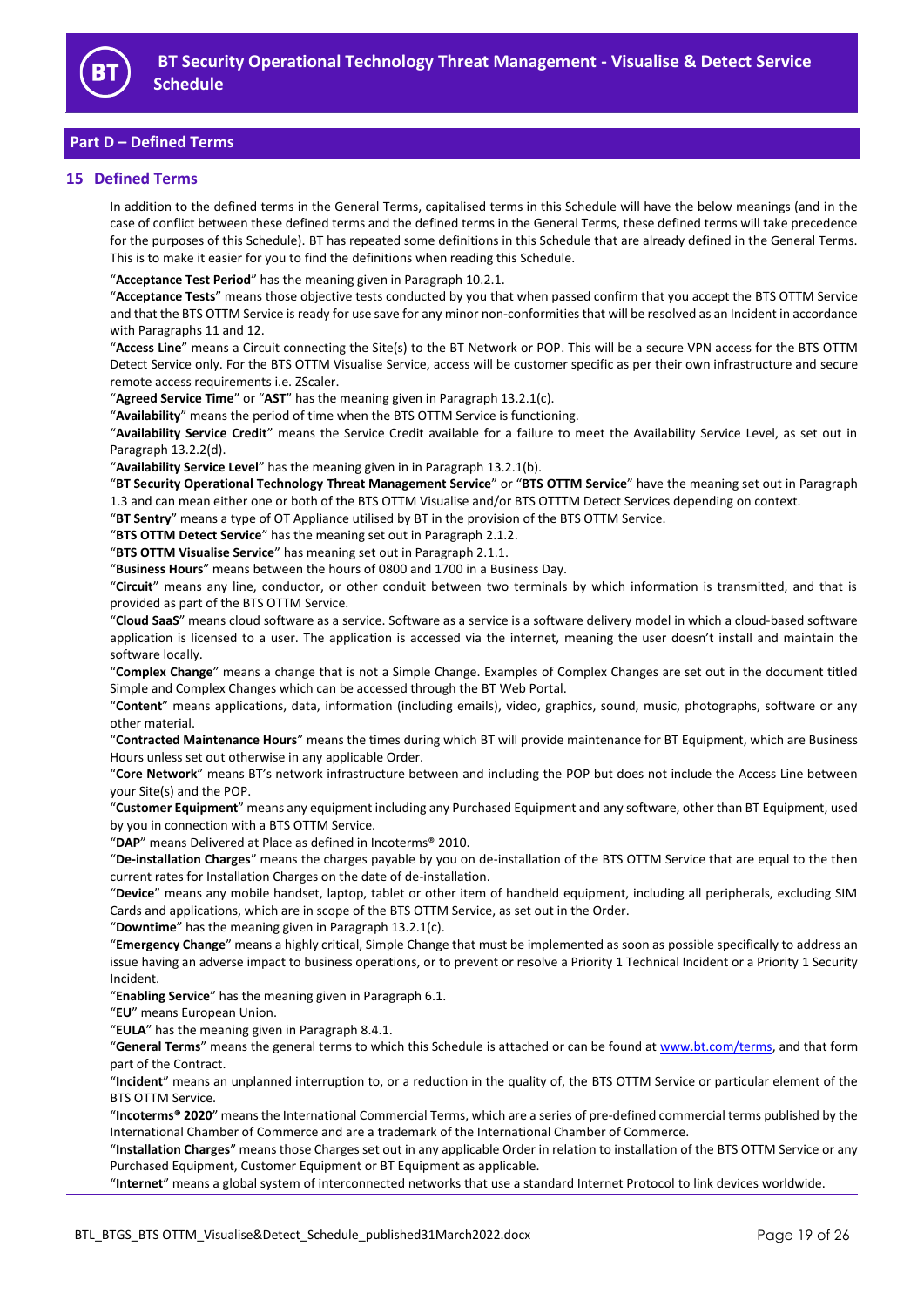

"**Internet Protocol**" or "**IP**" means a communications protocol for devices connected to the Internet that specifies the format for addresses and units of transmitted data.

"**IP Address**" means a unique number on the Internet of a network card or controller that identifies a device and is visible by all other devices on the Internet.

"**Local Area Network**" or "**LAN**" means the infrastructure that enables the ability to transfer IP services within Site(s) (including data, voice and video conferencing services).

"**Local Contracted Business Hours**" means the times during which maintenance of any Access Line is provided, which are Business Hours unless set out otherwise in any applicable Order.

"**Minimum Period of Service**" means a period of 12 consecutive months beginning on the Service Start Date, unless set out otherwise in any applicable Order.

"**Monthly Recurring Charges**" means the monthly Recurring Charges for the BTS OTTM Service and the sum of the Usage Charges for the three full previous months divided by three.

"**Network Terminating Equipment**" or "**NTE**" means the BT Equipment used to provide the BTS OTTM Service, either at the point of connection between the BT Network and the Access Line, or provided at the Site(s) for connection to the Network Terminating Unit. "**Network Terminating Unit**" or "**NTU**" means the socket where your wiring, equipment or existing qualifying data service is connected to the Access Line.

"**Notice to Amend**" has the meaning given in Paragraph 8.2.3.

"**OT Appliance**" means any device or appliance used to deliver the BTS OTTM Service.

"**OT Equipment**" means any equipment used in the delivery of the BTS OTTM Service.

"**OT Management Console**" means the management console used by BT to provide the BTS OTTM Service. The OT Management Console uses feeds from the OT Sensors to provide asset data, threat information and other information to manage security on an OT Network.

**"OT Network**" means any Customer network within scope of the BTS OTTM Service.

**"OT Platform"** has the meaning given in Paragraph 3.1.1(i).

**"OT Security Configuration"** means the security configuration of your BT managed OT appliances

**"OT Sensor"** means the OT Appliance used to connect to your OT Network, to undertake deep packet analysis of the protocols on the OT Network. The OT Sensor passes relevant information and alerts to the required OT Management Console or other platforms. "**OT Supplier**" means your chosen supplier of the OT Platform as set out in your Order.

"**Planned Maintenance**" means any Maintenance BT has planned to do in advance.

"**POP**" means a point of presence, which is the point where the Access Line terminates and is the demarcation point between the Access Line and BT's Core Network.

"**Professional Services**" means those services provided by BT which are labour related services.

"**PSTN**" means Public Switched Telephone Network, which is the concentration of the world's public circuit switched telephone networks.

"**Qualifying Incident**" means an Incident, except where any of the following events have occurred:

- (i) the BTS OTTM Service has been modified or altered in any way by you, or by BT in accordance with your instructions;
- (ii) Planned Maintenance;
- (iii) you have performed any network configurations that BT did not approve;
- (iv) an Incident has been reported and BT cannot confirm that an Incident exists after performing tests; or
- (v) you requested BT to test the BTS OTTM Service at a time when no Incident has been detected or reported.

"**Recurring Charges**" means the Charges for the BTS OTTM Service or applicable part of the BTS OTTM Service that are invoiced repeatedly in every payment period (e.g. every month), as set out in any applicable Order.

"**Renewal Period**" means for each BTS OTTM Service, the initial 12 month period following the Minimum Period of Service, and each subsequent 12-month period.

"**Resilient Component**" means, with respect to a Resilient Service, any of the Access Lines, BT Equipment or Purchased Equipment. "**Resilient Service**" means a BTS OTTM Service or part of a BTS OTTM Service, as set out in any applicable Order, where BT provides:

- (a) two or more Access Lines, to provide more resiliency;
- (b) BT Equipment or Purchased Equipment; and
- (c) maintenance service 24x7x365 in respect of (a) and (b) above; or
- (d) in the case of an IT Service that is designed to have high availability and without single points of failure, such that where one component fails the BTS OTTM Service is still available.

"**SaaS Management Console"** means an OT Management Console that is deployed as software as a service (SaaS), rather than being a physical or virtual deployment, enabling you to consolidate all your OT security management within a single application. For the BTS OTTM Visualise Service, Customers may use a SaaS Management Console, however for the BTS OTTM Detect Service, a standard OT Management Console must be used although a SaaS Management Console may be purchased in addition.

"**Security Incident**" means a single unwanted or unexpected security event, or series of events, consisting of the actual or potential (attempt underway) exploitation of an existing Vulnerability, and that has a significant probability of compromising business operations and threatening information security.

"**Service Care Levels**" means the times to respond to or repair an Incident that BT will endeavour to achieve in response to a fault report and that are set out in Paragraph 13.1.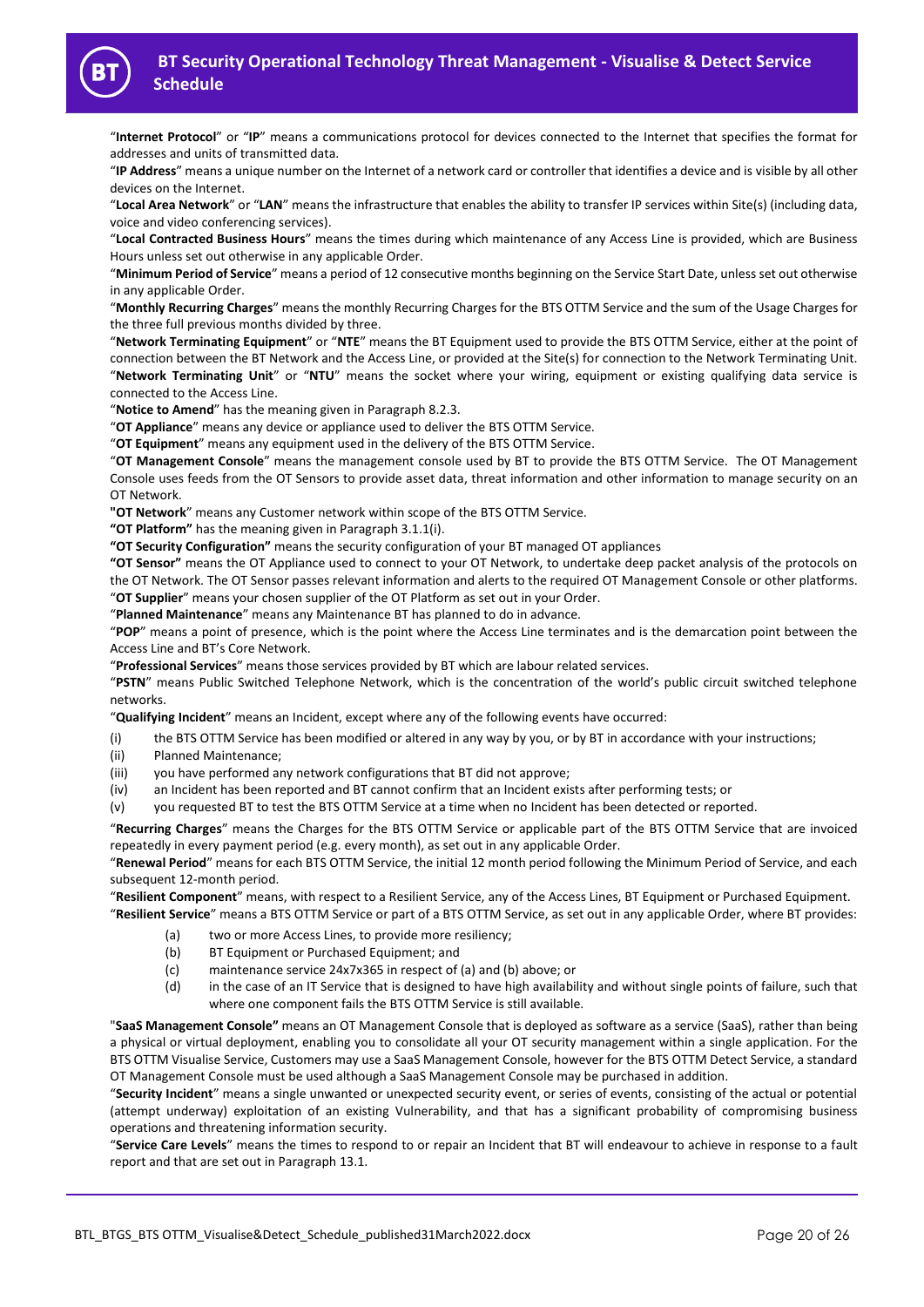

"**Service Desk**" means the helpdesk that you are able to contact to submit service requests, report Incidents and ask questions about the BTS OTTM Service.

"**Service Level**" means the Availability Service Level.

"**Service Level Target**" has the meaning given in Paragraph 13.2.4(a).

"**Service Management Boundary**" has the meaning given in Paragrap[h 5.1.](#page-5-1)

"**Service Options**" has the meaning given in Paragraph 4.

"**Simple Change**" means the Simple Changes set out in the document titled Simple and Complex Change which may be accessed on the BT Web Portal.

"**Site**" means a location at which the BTS OTTM Service is provided.

"**Standard Service Components**" has the meaning given in Paragraph 3.

"**Standard Service Request**" means in respect of a Simple Change upgrades and modifications needed as a result of planned developments and security improvements.

"**Technical Incident**" means an unplanned interruption to, or a reduction in the quality of, the BTS OTTM Service or a particular element of the BTS OTTM Service.

"**Territory**" means the UK.

"**Ticket**" means the unique reference number provided by BT for an Incident and that may also be known as a "**fault reference number**".

"**Usage Charges**" means the Charges for the BTS OTTM Service or applicable part of the BTS OTTM Service that are calculated by multiplying the volume of units that you used or incurred in a period (e.g. number of agents using the BTS OTTM Service, or the number of minutes the BTS OTTM Service was used for) with the relevant fee as set out in any applicable Order.

"**Vulnerability**" means a software susceptibility that may be exploited by an attacker.

**"Web Portal"** means a secure platform provided by BT accessed by the Customer via "My Account" and which provides visibility of reports and navigation to the BTS OTTM change catalogue.

"**WEEE**" has the meaning given in Paragraph 7.4.1.

"**WEEE Directive**" has the meaning given in Paragraph 7.4.1.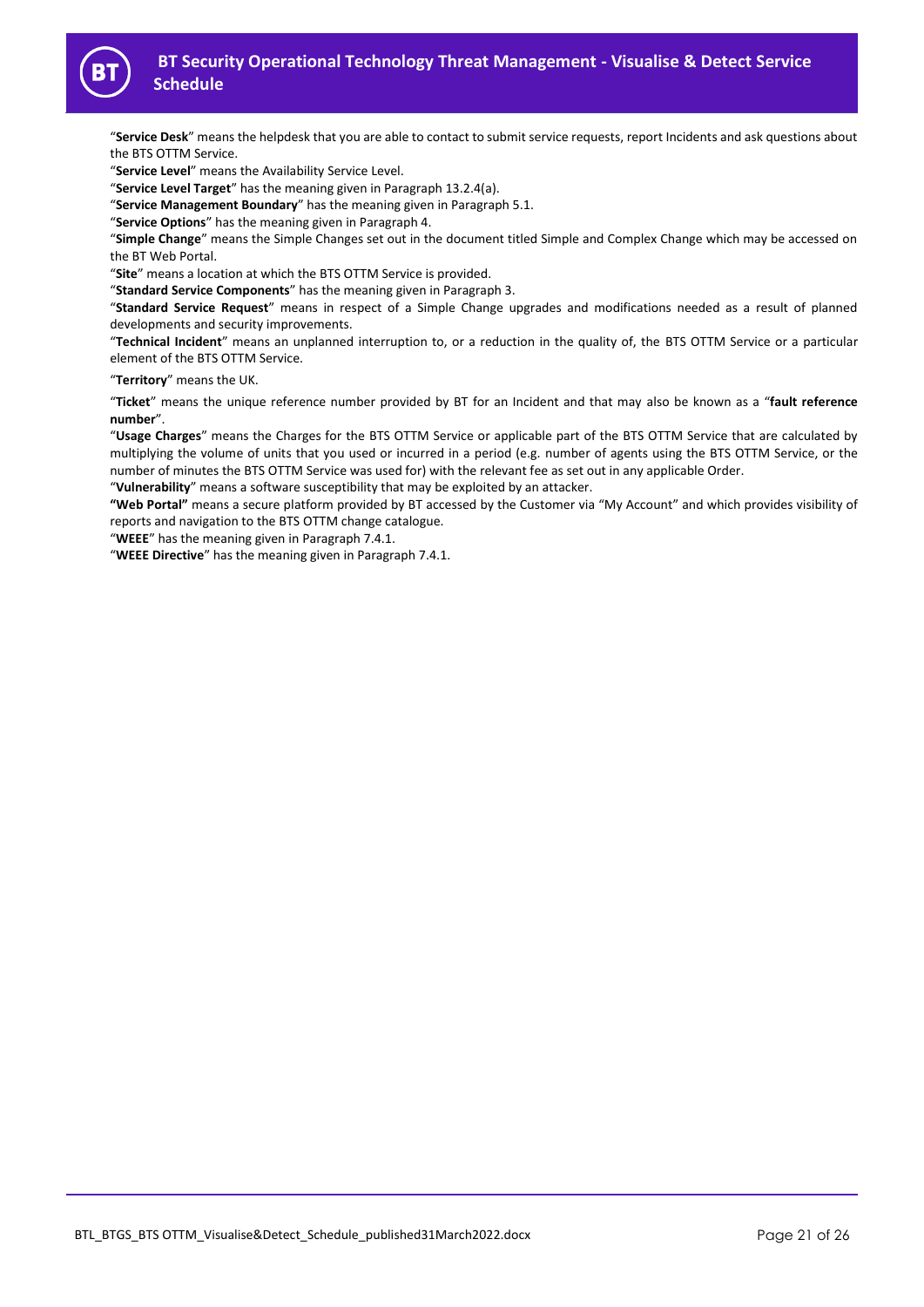

| <b>ANNEX 1 - SERVICE SUMMARY BY GRADED SERVICE TIER</b>           |                                                                                   |                             |  |
|-------------------------------------------------------------------|-----------------------------------------------------------------------------------|-----------------------------|--|
|                                                                   |                                                                                   | <b>Graded Service Tiers</b> |  |
| <b>Feature / Service</b>                                          | <b>Visualise</b>                                                                  | <b>Detect</b>               |  |
|                                                                   | <b>Initial Set up</b>                                                             |                             |  |
|                                                                   |                                                                                   |                             |  |
|                                                                   | Delivery of Managed Security services and Policies from order through to delivery |                             |  |
| Project Manager assigned                                          | ✓                                                                                 | ✓                           |  |
| Design OT Network                                                 | ✓                                                                                 | ✓                           |  |
| Ship Physical Hardware to customer                                | ✓                                                                                 | ✓                           |  |
| site                                                              |                                                                                   |                             |  |
|                                                                   | <b>Controlled Deployment</b>                                                      |                             |  |
|                                                                   |                                                                                   |                             |  |
|                                                                   | Controlled deployment period commences on completion of initial setup             |                             |  |
| Install physical and virtual Sensors &                            | ✓                                                                                 | ✓                           |  |
| Management Console<br>Initial<br>Configuration<br>of<br><b>OT</b> |                                                                                   |                             |  |
| Appliances                                                        |                                                                                   |                             |  |
|                                                                   |                                                                                   |                             |  |
| manufacturer<br><b>Deploy</b><br>$\circ$                          |                                                                                   |                             |  |
| threat intelligence feed,                                         |                                                                                   |                             |  |
| Common<br>current                                                 |                                                                                   |                             |  |
| Vulnerabilities<br>and                                            |                                                                                   |                             |  |
| Exposures (CVE)                                                   | ✓                                                                                 | ✓                           |  |
| the<br>$\overline{C}$<br><b>Discover</b><br>$\circ$               |                                                                                   |                             |  |
| connected devices                                                 |                                                                                   |                             |  |
| Initiate learning mode -<br>$\circ$                               |                                                                                   |                             |  |
| identifying                                                       |                                                                                   |                             |  |
| communication<br>paths                                            |                                                                                   |                             |  |
| between the OT assets                                             |                                                                                   |                             |  |
| Customer OT USER account created                                  | ✓                                                                                 | ×                           |  |
| (admin)                                                           |                                                                                   |                             |  |
| Customer OT account created                                       | $\pmb{\times}$                                                                    | ✓                           |  |
| (read only)                                                       |                                                                                   |                             |  |
| Report<br>discovered<br>on<br>assets,                             |                                                                                   |                             |  |
| vulnerabilities and communications                                |                                                                                   |                             |  |
| profiles                                                          |                                                                                   |                             |  |
| Customer OT Platform training                                     | ✓                                                                                 | ✓                           |  |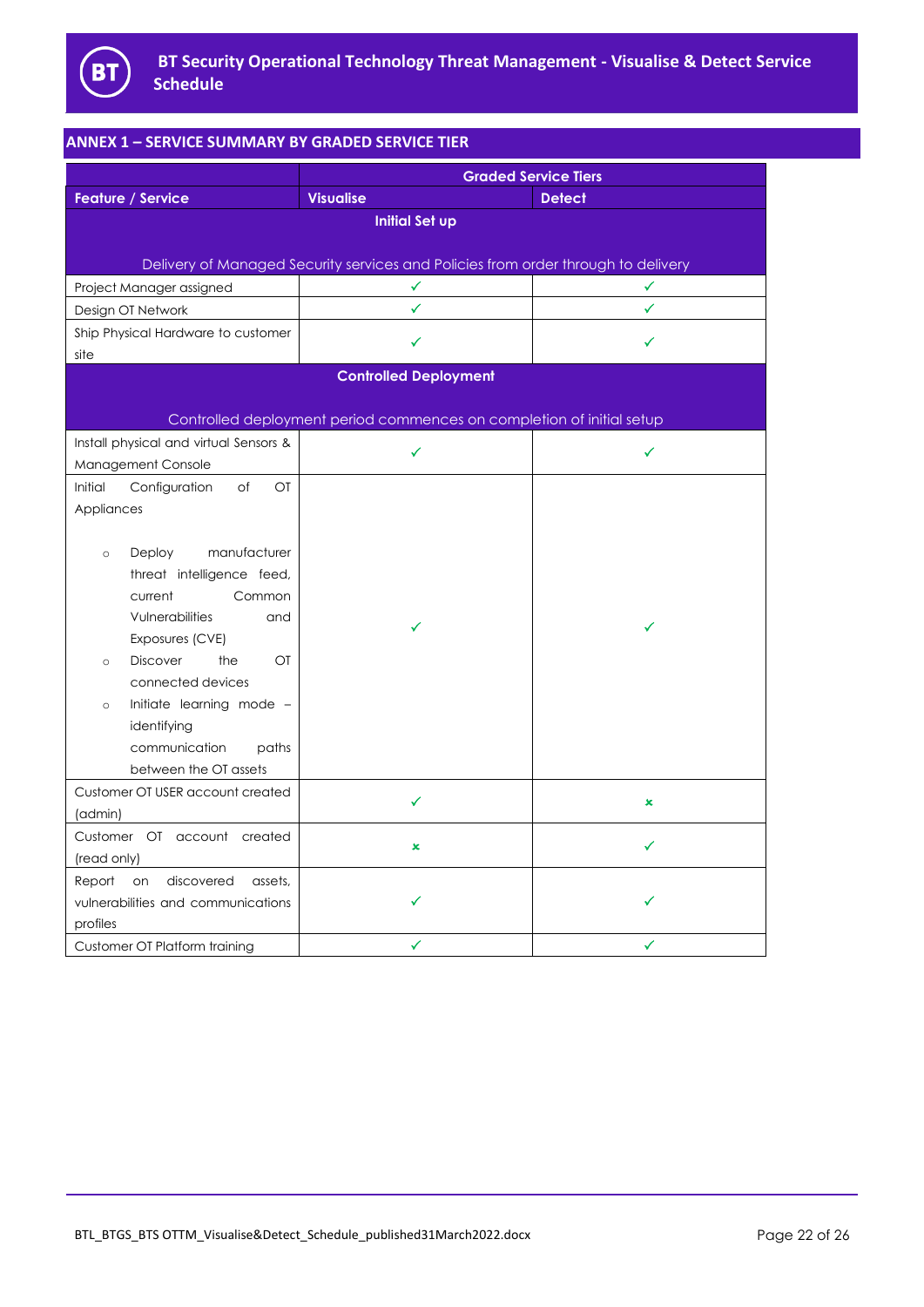

| Test & Tuning                                                                                                                                                                                               |                                                                                                         |              |  |
|-------------------------------------------------------------------------------------------------------------------------------------------------------------------------------------------------------------|---------------------------------------------------------------------------------------------------------|--------------|--|
| <b>High level Communication</b><br>$\circ$<br>path tuning - review with<br>customer what's normal<br>behaviour<br>Low level Tuning - false<br>$\circ$<br>positives etc<br>Customer<br>acceptance<br>$\circ$ | ✓                                                                                                       | ✓            |  |
| test and approval<br>BT<br>& Customer<br>joint<br>$\circ$<br>Security Alerts test and                                                                                                                       |                                                                                                         |              |  |
| tune                                                                                                                                                                                                        |                                                                                                         |              |  |
|                                                                                                                                                                                                             | <b>Monitoring and Management (Detect Only)</b>                                                          |              |  |
|                                                                                                                                                                                                             |                                                                                                         |              |  |
|                                                                                                                                                                                                             | Real time through to weekly regular service activities that are in place once In Life service commences |              |  |
| 1st Line Analyst Response: Responds<br>to alerts and threat detections and<br>follows playbooks                                                                                                             | ×                                                                                                       | ✓            |  |
| 2 <sup>nd</sup> Line Analyst Investigation &<br>Verification:<br>Review<br>threat<br>behaviour                                                                                                              | $\pmb{\times}$                                                                                          | ✓            |  |
| Security Optimisation Manager to<br>provide Cyber Support to customer                                                                                                                                       | ×                                                                                                       | ✓            |  |
| Provide real-time notifications of<br>changes                                                                                                                                                               | ×                                                                                                       | ✓            |  |
| Manage account user policies and<br>user account access control                                                                                                                                             | ×                                                                                                       | ✓            |  |
| Detect and notify anomalous asset<br>behaviours                                                                                                                                                             | ×                                                                                                       | ✓            |  |
| Customer read only visibility of the<br>OT assets and new devices on your<br>network                                                                                                                        |                                                                                                         | ✓            |  |
|                                                                                                                                                                                                             | <b>Continuous Improvement (Detect Only)</b>                                                             |              |  |
| Ongoing assessment of service effectiveness and recommended amendments to further optimise                                                                                                                  |                                                                                                         |              |  |
| Monthly BT OT Summary Report                                                                                                                                                                                | ×                                                                                                       | ✓            |  |
| SOM Quarterly Review of OT Security                                                                                                                                                                         |                                                                                                         | $\checkmark$ |  |
| configuration to identify changes                                                                                                                                                                           | ×                                                                                                       |              |  |
| needed for new threats                                                                                                                                                                                      |                                                                                                         |              |  |
| Ability to add new change requests                                                                                                                                                                          | ×                                                                                                       | ✓            |  |
| OT Threat intelligence from the<br>vendor to proactively mitigate<br>threats eg Maintain packet rules,<br>vulnerability                                                                                     | ×                                                                                                       |              |  |
| Monitoring and maintenance of the<br>OT devices managed by BT                                                                                                                                               | ×                                                                                                       | ✓            |  |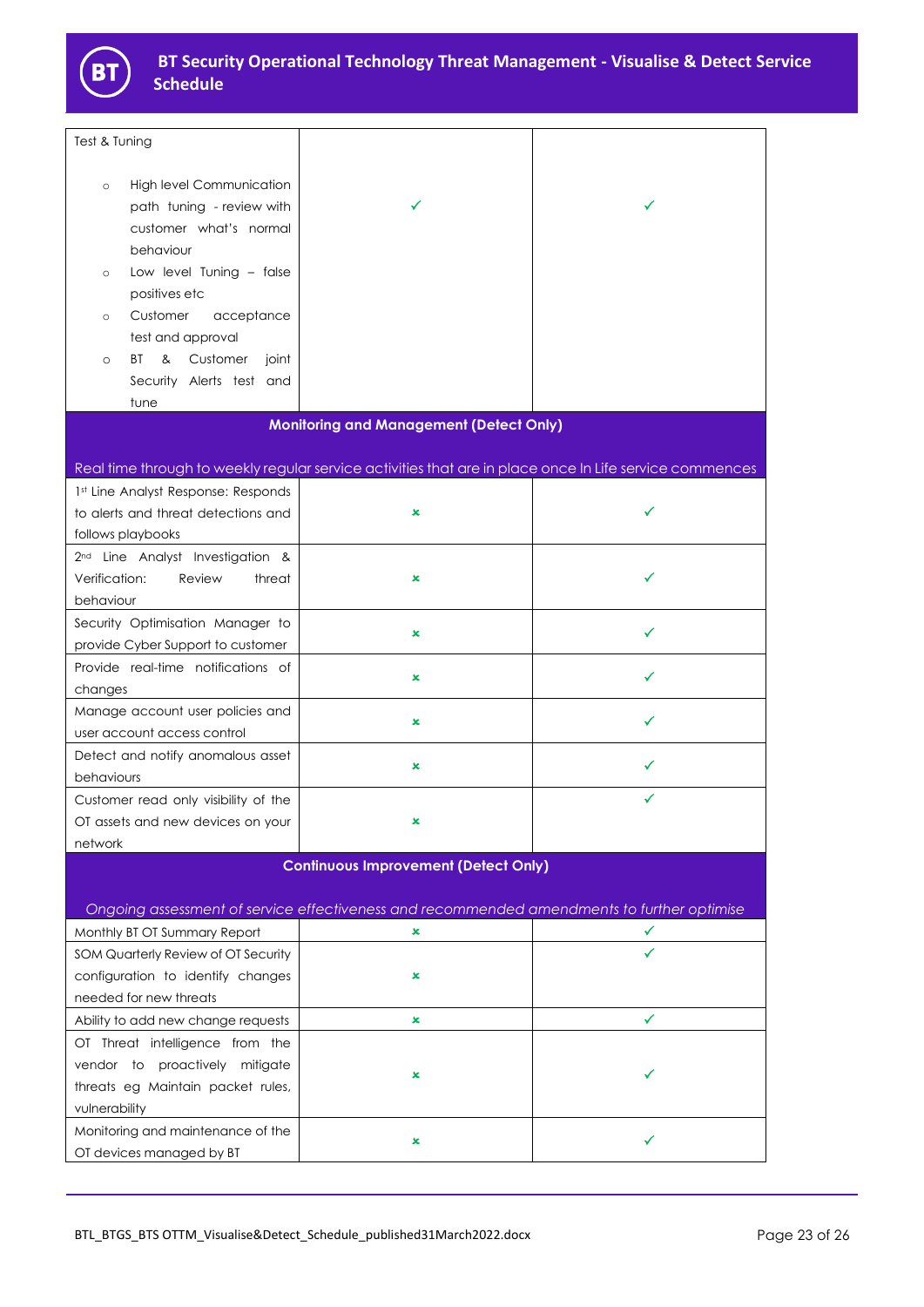

# **ANNEX 2 – BTS OTTM SERVICE CUSTOMER RESPONSIBILITIES**

As a condition of BT providing the BTS OTTM Service, you will be responsible for completing the following actions:

#### 1. **PRESALES**

- 1.1 Prior to provision of the BTS OTTM Service by BT to you, you will:
	- 1.1.1 Complete the BTS OTTM Service information capture form which includes:
		- (i) providing BT with the name and contact details of the individuals who would assist and input with the network design;
		- (ii) listing the number of customer sites and their location;
		- (iii) providing approximate numbers of manufacturing zones and cell areas within the sites;
		- (iv) advising BT of any compliance or regulatory framework/data sovereignty requirements;
		- (v) providing the expected number of nodes (assets) per site; and
		- (vi) confirming if the ICS/OT Network is air-gapped.
		- 1.1.2 Notify BT of any environmental considerations BT should be aware of e.g., heat, power availability, altitude, humidity, lighting etc.

#### 1.1.3 *Remote Connectivity*

- (i) For the BTS OTTM Visualise Service:
	- confirm the remote network access mechanism e.g., Citrix, will be provided (enabling BT to complete device configuration remotely).
- (ii) For the BTS OTTM Detect Service
	- i. confirm the IP Addresses to be used by BT to establish secure remote access in order to monitor and manage the in-scope OT Appliances;
	- ii outline any proprietary protocols that need to be supported; and
	- iii. confirm the physical BT Sentries installation locations.
- 1.1.4 Notify BT of your invoicing requirements and whether you wish to select:
	- (i) *Local to local invoicing*
		- i. BT will generate Invoices for each of your local country entities (where the physical OT Equipment is to be deployed); or
	- (ii) *Central invoicing*
		- i. You will purchase all OT Equipment from a single central Country/Entity.
		- ii. You will be responsible for all shipping (outside of the Invoice Country), export/import & taxation activities when this option is selected.

#### **2. POST SALES**

- 2.1 As soon as practicable, following signature of the Order, you will: 2.1.1 fill in the Customer Enrolment Package form (CEP).
	- 2.1.2 provide BT with HLD (MSDS) information, which includes:
		- (i) Copy of customer network diagram
		- (ii) Switches and routers make and model
		- (iii) Rack positions, rack space and cabinet numbers
		- (iv) NTP source for the management console access.
	- 2.1.3 attend a kick-off call to confirm scope of works.
	- 2.1.4 appoint a single point contact / project manager to work with BT to coordinate deployment activities within your organisation.
	- 2.1.5 sign off on the HLD.
	- 2.1.6 provide BT with LLD information which include:
		- (i) *Physical appliances*
			- i. Hostnames (including naming conventions)
			- ii. IP Addressing, including DNS & NTP settings
			- iii. Power source and plug type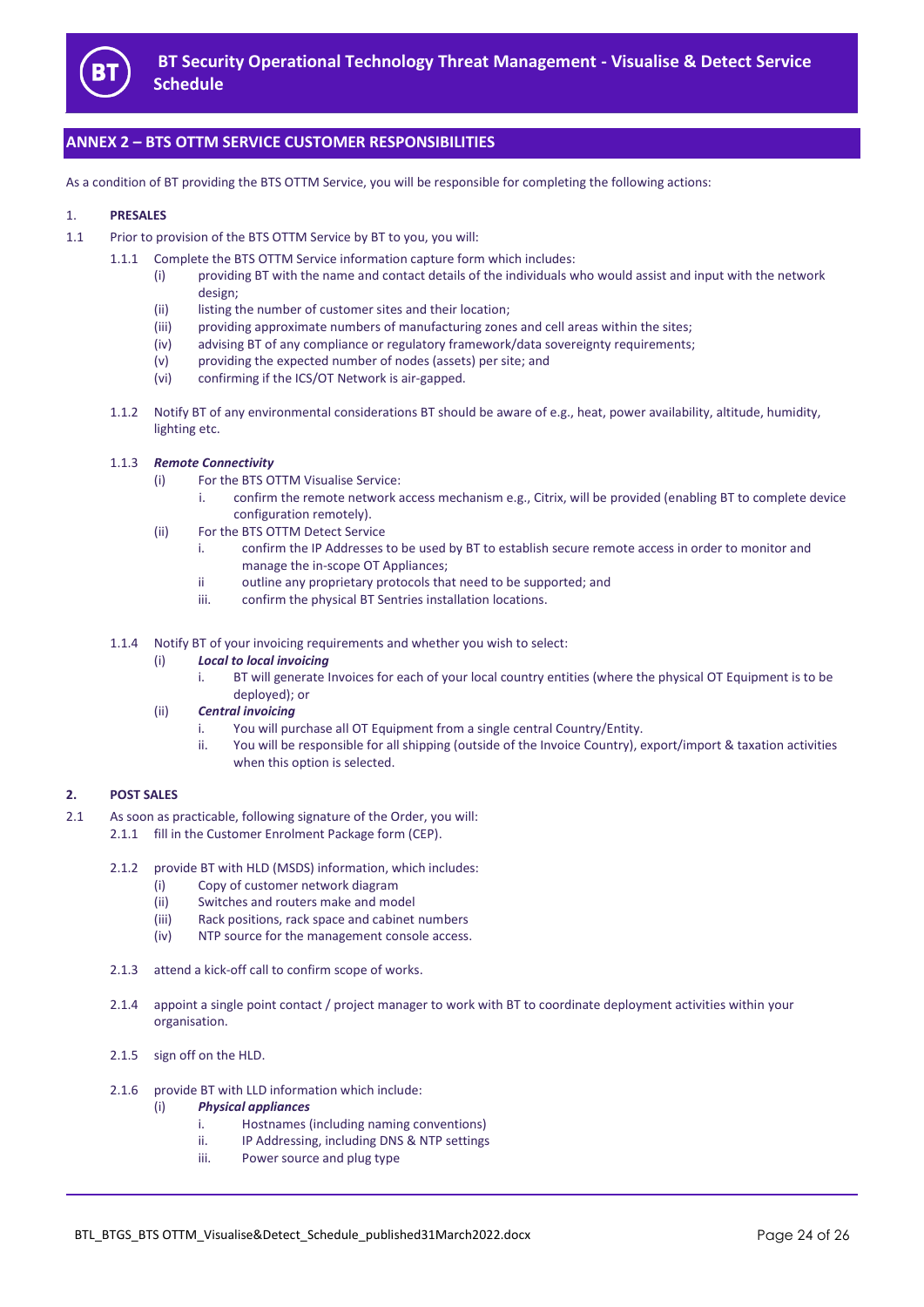

- iv. Switches and router configuration e.g., firmware version, average CPU utilisation, bandwidth utilisation, low level monitoring ports and networks to mirror
- v. **For BTS OTTM Detect Service only**, separate rack and power sources for the OT Management Console
- vi. For **BTS OTTM Detect Service only**, BT Sentries' information to include IP addresses, subnet mask, and default gateway
- (ii) *Virtual appliances*
	- i. the compute platform/infrastructure on which the virtual deployment is to take place
	- ii. Hostnames (including naming conventions)
	- iii. IP Addressing, including DNS & NTP settings
	- iv. Performance stats from hypervisor when requested
	- v. Console access to the Virtual Machine (VM) when required
	- vi. Resolution of hypervisor related incidents
- 2.1.7 To enable access to Cloud SaaS (SaaS Management Console, and associated Threat Intelligence) you will:
	- (i) ensure management servers and/or sensors have reliable network access to Cloud SaaS where applicable; and
	- (ii) manage firewall changes required for on-premises appliances to communicate with Cloud SaaS
- 2.1.8 In order to configure devices remotely, you will provide remote network access mechanism details as follows:
	- (i) Describe remote access solution and share acceptable use policy (AUP);
	- (ii) Provide BT with Remote Access software agent, if required; and
	- (iii) Provide BT with Remote Access credentials
- 2.1.9 provide the following cabling information:
	- (i) Provide the necessary cabling and patching cables to complete the installation of the BT OT Appliances
	- (ii) Provide media type, speed, and duplex settings
	- (iii) Provide switch name and port numbers used by the BT OT Appliances
	- (iv) Switch Location (Room/Rack/RU)
- 2.1.10 complete the 'End user undertaking form for export license' upon BT's request
- 2.1.11 work with BT to complete the pre installation survey activity for each site. This could be by telephone, email, or on-site visit
- 2.1.12 prepare and maintain the site for the installation of purchased equipment, including:
	- (i) Notify BT in advance and in writing of any health and safety rules and regulations and security requirements that apply at a Site;
	- (ii) provide a suitable and safe operational environment for any purchased equipment including all necessary trunking, conduits, cable trays, power sockets and telecommunications connection points in accordance with BT's reasonable instructions and in accordance with applicable installation standards;
	- (iii) take up or remove any fitted or fixed floor coverings, ceiling tiles and partition covers and/or provide any openings in buildings required to connect purchased equipment to appropriate telecommunications facilities in time to allow BT to undertake any necessary installation as set out in the Order;
	- (iv) complete any other preparation activities that BT may request, in accordance with any reasonable timescales, to enable the Customer to receive the Service promptly.

#### **3. IMPLEMENTATION AND ACCEPTANCE INTO SERVCIE (AIS)**

- 3.1 Prior to installation you will:
	- 3.1.1 Notify BT of at least one individual (to include primary telephone number, email, and alternative contact) who will be responsible for receiving the Purchased Equipment at the site;
	- 3.1.2 Provide BT, and BT's employees, agents, consultants, and subcontractors, with access to sites during business hours, or as otherwise agreed, to enable BT to set up, deliver and install the Purchased Equipment; and
	- 3.1.3 Provide safe and secure storage of equipment when delivered, before the installation field agent technician arrives to undertake installation.
- 3.2 During installation you will:
	- 3.2.1 Show the installation agent field technician where such devices need to be installed.
	- 3.2.2 Ensure that there is a method of communication for the installation agent field technician to use when on site i.e., internet, mobile, PSTN.
	- 3.2.3 Provide the necessary cabling and patching cables to complete the install.
	- 3.2.4 **For virtual OT Appliance installation only:**
		- (i) Provide the compute platform/infrastructure on which the virtual deployment is to take place;
		- (ii) Provide remote access to the console of the virtual machine for BT to complete the installation;
		- (iii) Download and run the virtual image provided by BT; and